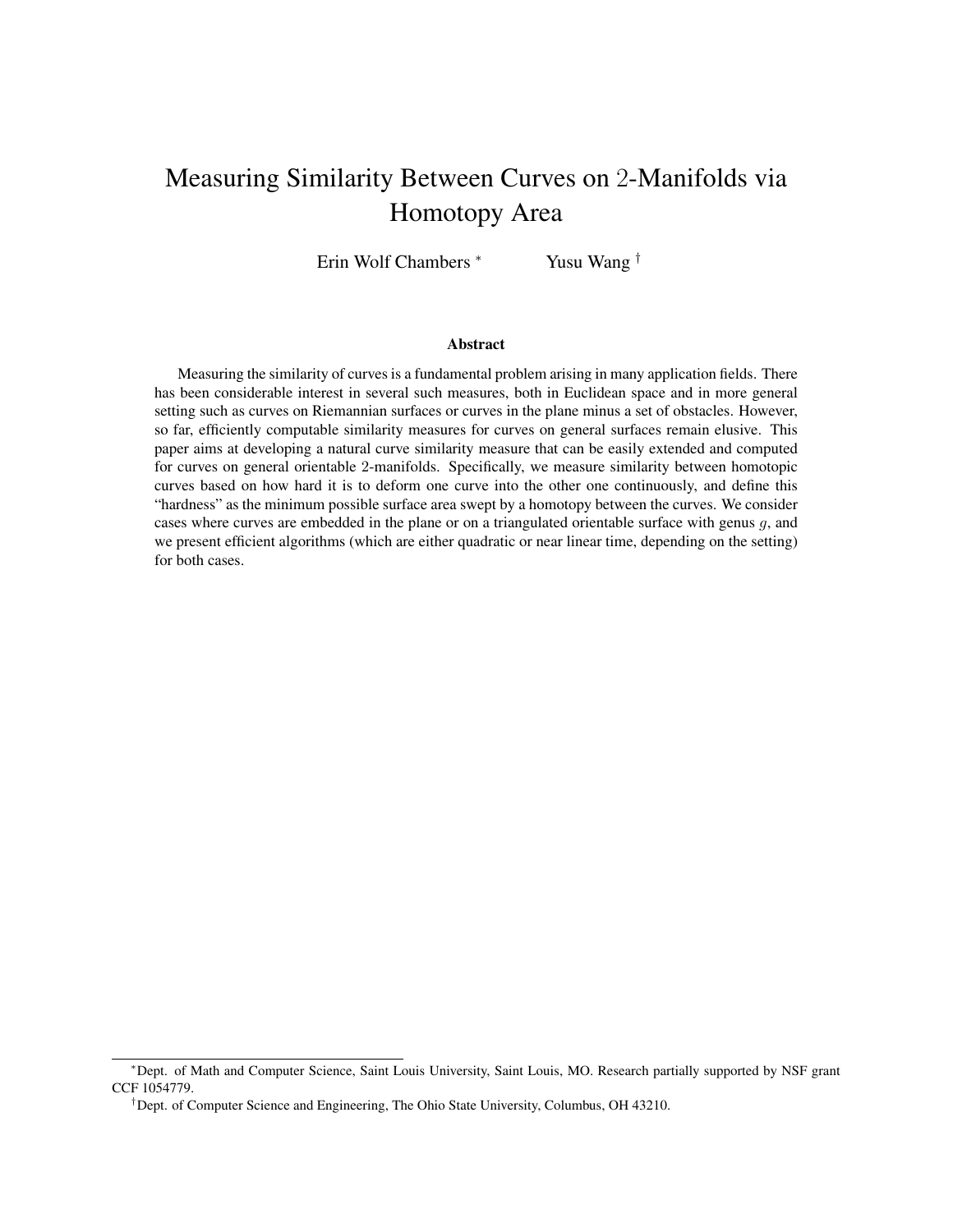# 1 Introduction

Measuring curve similarity is a fundamental problem arising in many application fields, including graphics, computer vision, and geographic information systems. Traditionally, much research has been done on comparing curves embedded in the Euclidean space. However, in many cases it is natural to study curves embedded in a more general space, such as a terrain or a surface.

In this paper, we study the problem of measuring curve similarity on surfaces. Specifically, given two simple homotopic curves embedded on an orientable 2-manifold (including the plane), we measure their similarity by the minimum total area swept when deforming one curve to the other (the "area" of the homotopy between them), and present efficient algorithms to compute this new measure.

Related work. From the perspective of computational geometry, the most widely studied similarity measures for curves is the Fréchet distance. Intuitively, imagine that a man and his dog are walking along two paths with a leash between them. The Fréchet distance between these two paths is the minimum leash length necessary for them to move from one end of the paths to the other end without back-tracking. Since the Fréchet distance takes the "flow" of the curves into account, in many settings it is a better similarity measure for curves than alternatives such as the Hausdorff distance [\[5,](#page-11-0) [6\]](#page-11-1).

Given two polygonal curves P and Q with n total edges in  $\mathbb{R}^d$ , the Fréchet distance can be computed in  $O(n^2 \log n)$  time [\[4\]](#page-11-2). An  $\Omega(n \log n)$  lower bound for the decision problem in the algebraic computation tree model is known [\[11\]](#page-11-3), and Alt has conjectured that the decision problem is 3SUM-Hard [\[2\]](#page-11-4). Recently, Buchin et al. [\[12\]](#page-11-5) show that there is a real algebraic decision tree to solve the Fréchet problem with subquadratic depth, suggesting that perhaps this is not the case. They also give an improved algorithm which runs in  $O(n^2 \sqrt{\log n} (\log \log n)^2)$  time. Very recently, Agarwal et al. present a novel approach to compute the discrete version of the Fréchet distance between two polygonal curves in sub-quadratic time [\[1\]](#page-11-6). This is the first algorithm for any variant of the Frechet distance to have a sub-quadratic running time for general ´ curves. No previous algorithm, *exact or approximate*, with running time  $o(n^2)$  is known for general curves, although sub-quadratic approximation algorithms for special families of curves are known [\[6,](#page-11-1) [7,](#page-11-7) [22\]](#page-12-0).

While the Fréchet distance is a natural curve similarity measure, it is sensitive to outliers. Variants of it, such as the summed-Fréchet distance, and the partial Fréchet similarity, have been proposed  $[13, 14, 23]$  $[13, 14, 23]$  $[13, 14, 23]$ , usually at the cost of further increasing the time complexity.

The problem of extending and computing the Fréchet distance to more general metric space has also received much attention. Geodesic distance between points is usually considered when the underlying domain is not  $\mathbb{R}^d$ . For example, Maheshwari and Yi [\[28\]](#page-12-2) computed the geodesic Fréchet distance between two polygonal paths on a convex polytope in roughly  $O(n^3 K^4 \log(Kn))$  time, where n and K are the complexity of the input paths and of the convex polytope, respectively. Raichel and Har-Peled consider approximating the weak Fréchet distance between simplicial complexes in  $\mathbb{R}^d$  [\[26\]](#page-12-3). Geodesic Fréchet distance between polygonal curves in the plane within a simple polygon has been studied in [\[8,](#page-11-10) [18,](#page-12-4) [24\]](#page-12-5).

One issue with generalizing Fréchet distance directly to surfaces is that the underlying topology is not taken into account; for example, in geodesic Fréchet distance, while the length of the leash varies continuously, the actual leash itself does not. As a result, several measures of similarity have been proposed which take the underlying topology into account. Chambers et al. [\[15\]](#page-11-11) proposed the so-called homotopic Frechet ´ distance and gave a polynomial (although not efficient) algorithm for when the curves reside in a planar domain with a set of polygonal obstacles. The extra requirement for this homotopic Fréchet distance is that the leash itself and not just its length has to vary in a continuous manner, essentially restricting the homotopy class which the leash is in. A stronger variant called isotopic Frechet distance has also been proposed and ´ investigated, although no algorithms at all are known to even approximate this parameter [\[16\]](#page-12-6).

Orthogonal to homotopic Fréchet distance is the concept of the *height* of a homotopy; instead of minimizing the maximum leash length, this measure views the homotopy as tracing a way for the first curve to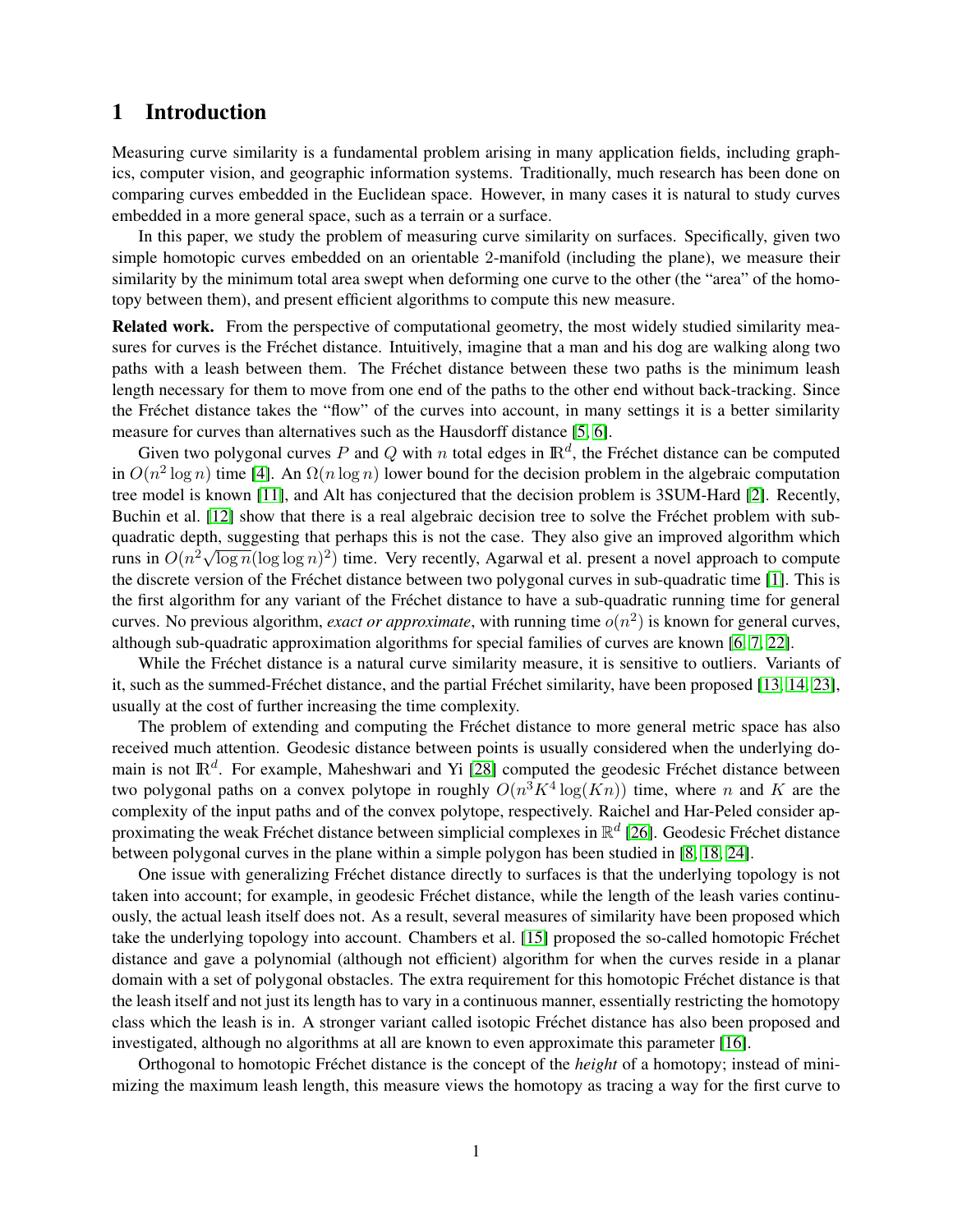deform to the second curve, where the goal is to minimize the longest intermediate curve length. Introduced independently in two very different contexts [\[10,](#page-11-12) [17\]](#page-12-7), it is not even known if the problem is in NP.

Recent work on approximating the homotopy height and the homotopic Fréchet distance has yielded efficient  $O(\log n)$  approximation algorithms for both of these problems [\[25\]](#page-12-8). However, exact algorithms on surfaces for either problem are still unknown.

New work. In this paper, we develop a natural similarity measure for curves on general surfaces that can be computed both quickly and exactly. Intuitively, we measure distances between homotopic curves based on how hard it is to deform one curve into the other one, and define this "hardness" as the minimal total surface area swept by a homotopy between them. Our similarity measure is natural, and robust against noise (as the area captures average, instead of maximum, deviation from one curve to the other). To the best of our knowledge, this is the first similarity measure for curves on general surfaces with efficient polynomial-time algorithms to compute it exactly.

It is worth noting that this definition in essence combines homotopic Frechet distance with homotopy ´ height; those measures compute the "width" and "height" of the homotopy, while our measure calculates the total area. It is thus surprising that while no exact algorithms are known for either of those measures on surfaces, we are able to provide a polynomial running time for computing the area of a homotopy.

We consider both cases where curves are embedded in the plane, or on a closed, triangulated orientable surface with genus g. For the former case, our algorithm runs in  $O(n + I^2 \log n)$  time, where n is the total complexity of input curves and  $I$  is the number of intersections between them. The running time is thus *linear* in *n* if there are a constant number of intersection points. On a surface, if the input is a triangulation of complexity N, then our algorithm runs in time  $O(I^2 \log I + n \log n + n \log g + N)$ . While our similarity measure is more expensive to compute than the Fréchet distance when  $I = \omega(\sqrt{n})$ , one major advantage is that this measure can be computed on general orientable surfaces efficiently. In fact, the ideas and algorithms behind the planar case form the foundation for the handling of the case on general surfaces.

The main ideas behind our approach are developed by examining some properties of one natural class of homotopies, including a relation with the winding number of a closed curve. Specifically, the use of the winding number enables us to compute the optimal homotopy area efficiently in the plane. This forms the basis of our dynamic programming framework to compute similarity between curves in the plane. We also show how to build efficient data structures to keep the total cost of the dynamic program low.

For the case where the underlying surface is a topological sphere, we extend the winding number in a natural way and show how to adapt our planar algorithm without additional blow-up in the time complexity. For the case when the surface has non-zero genus, we must extend our algorithm to run efficiently in the universal cover (which is homeomorphic to the plane) by using only a small portion of it.

We remark that the idea of measuring deformation areas has been used before in practice [\[19,](#page-12-9) [29\]](#page-12-10). For example, similarity between two convex polygons can be measured by their symmetric difference [\[3,](#page-11-13) [35\]](#page-13-0). In [\[9\]](#page-11-14), the area sandwiched between a x*-monotone curve* and another curve is used to measure their similarity. However, "area" between general curves and its computation have not been investigated.

### 2 Definitions and Background

Paths and cycles. We will assume that we are working on an orientable 2-manifold M (which could be the plane). A *curve* (or a *path*) on a surface M is a map  $P : [0, 1] \rightarrow M$ ; a *cycle* (or a *loop*) is a continuous map  $\gamma : S^1 \to M$  where  $S^1$  is the unit circle. A curve P or a cycle  $\gamma$  is *simple* if  $P(t_1) \neq P(t_2)$  (resp.  $\gamma(t_1) \neq \gamma(t_2)$ ) for any  $t_1 \neq t_2$ .

For a loop  $\gamma$  in the plane, we will also be concerned with the *winding number* of  $\gamma$  at a point  $x \in \mathbb{R}^2$ . Intuitively, imagine starting from a point y on Γ, and connecting x and y by a string. wn(x; Γ) is an integer measuring how many times this string winds, in a clockwise manner, around x as y traverses Γ. More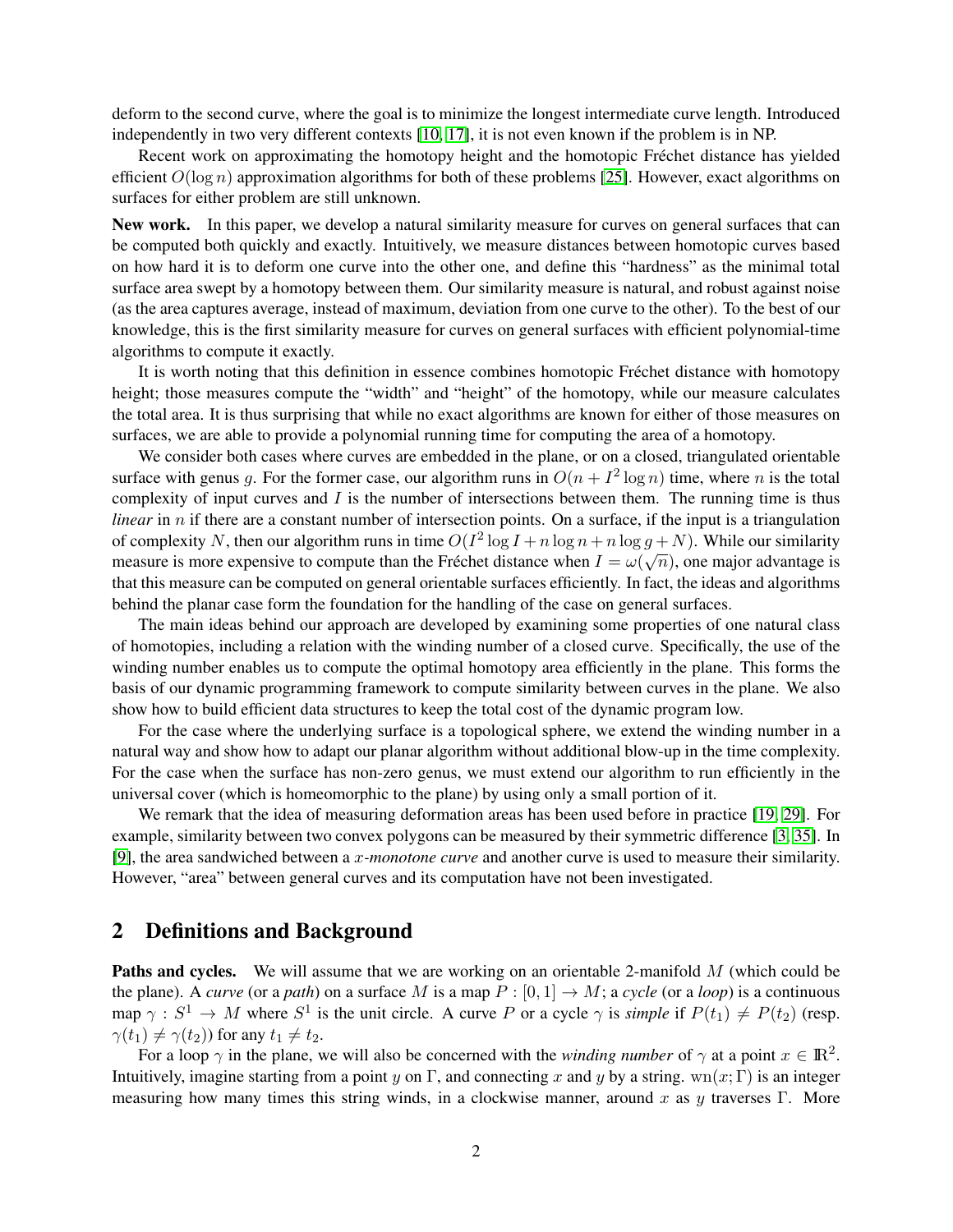formally, consider an infinite ray f based at x which is generic (meaning it has a finite set of intersections with  $\gamma$ ). An intersection point  $\gamma(t)$  between r and  $\gamma$  is a *crossing* if for all sufficiently small  $\epsilon$ , the points  $\gamma(t - \epsilon)$  and  $\gamma(t + \epsilon)$  lie on opposite sides of r. A crossing is positive if the triangle through points 0,  $\gamma(t)$ , and  $\gamma(t + \epsilon)$  is oriented counterclockwise, and is negative if oriented clockwise. Then wn $(x; \gamma)$  is the number of positive crossings minus the number of negative crossings with respect to any generic ray.

**Homotopy** A *homotopy* between two paths P and Q (with the same endpoints) is a continuous map H :  $[0, 1] \times [0, 1] \rightarrow M$  where  $H(0, \cdot) = P$ ,  $H(1, \cdot) = Q$ ,  $H(\cdot, 0) = P(0) = Q(0)$  and  $H(\cdot, 1) = P(1) = Q(1)$ . A homotopy describes a continuous deformation between the two paths or curves: for any value  $t \in [0, 1]$ , we let  $H_t = H(t, \cdot)$  to be the intermediate curve at time t, so that  $H_0 = P$  and  $H_1 = Q$ .

We define the *area* of a homotopy H to be the total area covered by the image of the homotopy on the surface, where an area that is covered multiple times will be counted with multiplicity. More precisely, given a homotopy H whose image is piecewise differentiable, Area $(H) = \int_{s \in [0,1]}$  $\overline{I}$  $t \in [0,1]$  $\left|\frac{dH}{ds}\right| \times \frac{dH}{dt}$  $\frac{dH}{dt}$  dsdt. The *minimum homotopy area* between  $P$  and  $Q$  is the infimum of the areas of all homotopies between  $P$  and Q, denoted by  $\sigma(P,Q)$ . If such an infimum does exist, we call the homotopy which produces the minimum area the *optimal homotopy*.

We note that it is not immediately clear that this value exists, depending on the curves and underlying homotopy. Minimum area homotopies were considered by Douglas [\[21\]](#page-12-11) and Rado [\[31\]](#page-12-12) in the context of Plateau's problem; they noted that not only is the integral improper in general, but the infimum itself may not be continuous. The eventual proof that these exist in  $\mathbb{R}^n$  relies on a definition using Dirichlet integrals which ensure (almost) conformal parameterizations of the homotopy. See the book by Lawson [\[27\]](#page-12-13) for an overview of this result as well as several extensions to minimal area submanifolds in more general settings.

However, beyond a proof of existence, we are interested in computing such homotopies, or at least measuring their actual area, in much simpler settings such as  $\mathbb{R}^2$  or a surface. To this end, we restrict the input curves to be *simple* curves

which consist of a finite number of piecewise analytic components. We also need  $H$  to be continuous and piecewise differentiable, so that the integral can be defined. Finally, we will also require that at any time  $t$ , the intermediate curve  $H_t$  is *regular* (see [\[36\]](#page-13-1) for smooth curves and [\[30\]](#page-12-14) for piecewise-linear curves). Intuitively, this means that the deformation is "kink"-free [\[30\]](#page-12-14), and cannot create or destroy a local loop as shown in the right figure (the singular point in the right curve is a kink).

**Decomposing arrangements.** Consider two simple piecewise analytic curves  $P$  and  $Q$  with the same endpoints. Their concatenation forms a (not necessarily simple) closed curve denoted by  $C = P \circ Q$ . Let  $Arr(C)$  denote the arrangement formed by C, where vertices in  $Arr(C)$  are the intersection points between P and Q. An edge / arc in  $Arr(C)$  is a subcurve of either P or Q.

We give C (and thus P and Q) an arbitrary orientation. Hence we can talk  $P \in \mathbb{R}^p$ about the *sidedness* with respect to C at a point  $p \in P$ . Specifically, a point  $x \in \mathbb{R}^2$ is to the *right* of C at  $p$  if it is a counter-clockwise turn from the orientation of the vector  $px$  the orientation of (tangent of) C at  $p$  (see the right figure for an example). Given two oriented curves  $\gamma_1$  and  $\gamma_2$ , an intersection point p of them is *positive* if



it is a counter-clockwise turn from the orientation of  $\gamma_1$  to that of  $\gamma_2$  at p. (Note that this also agrees with our crossing definition in the context of winding numbers.) For a curve  $\gamma$  and a point  $x \in \gamma$ , the *index of x* is the parameter of x under the arc-length parameterization of  $\gamma$ . We sometimes use x to represent its index along  $\gamma$  when its meaning is clear from the context. Given two points  $x, y \in \gamma$ , we will use  $\gamma[x, y]$  to denote the unique sub-curve of  $\gamma$  between points x and y.

We say that a homotopy H from P to Q is *right sense-preserving* if for any  $t, s \in [0, 1]$ , we have that either  $H_{t+dt}(s) = H_t(s)$  or  $H_{t+dt}(s)$  is to the right of the oriented curve  $H_t$  at  $H_t(s)$ . If it is the former case, then we say that  $p = H_t(s)$  is a *fixed point* at time t. Similarly, we say that H is *left sense-preserving* 

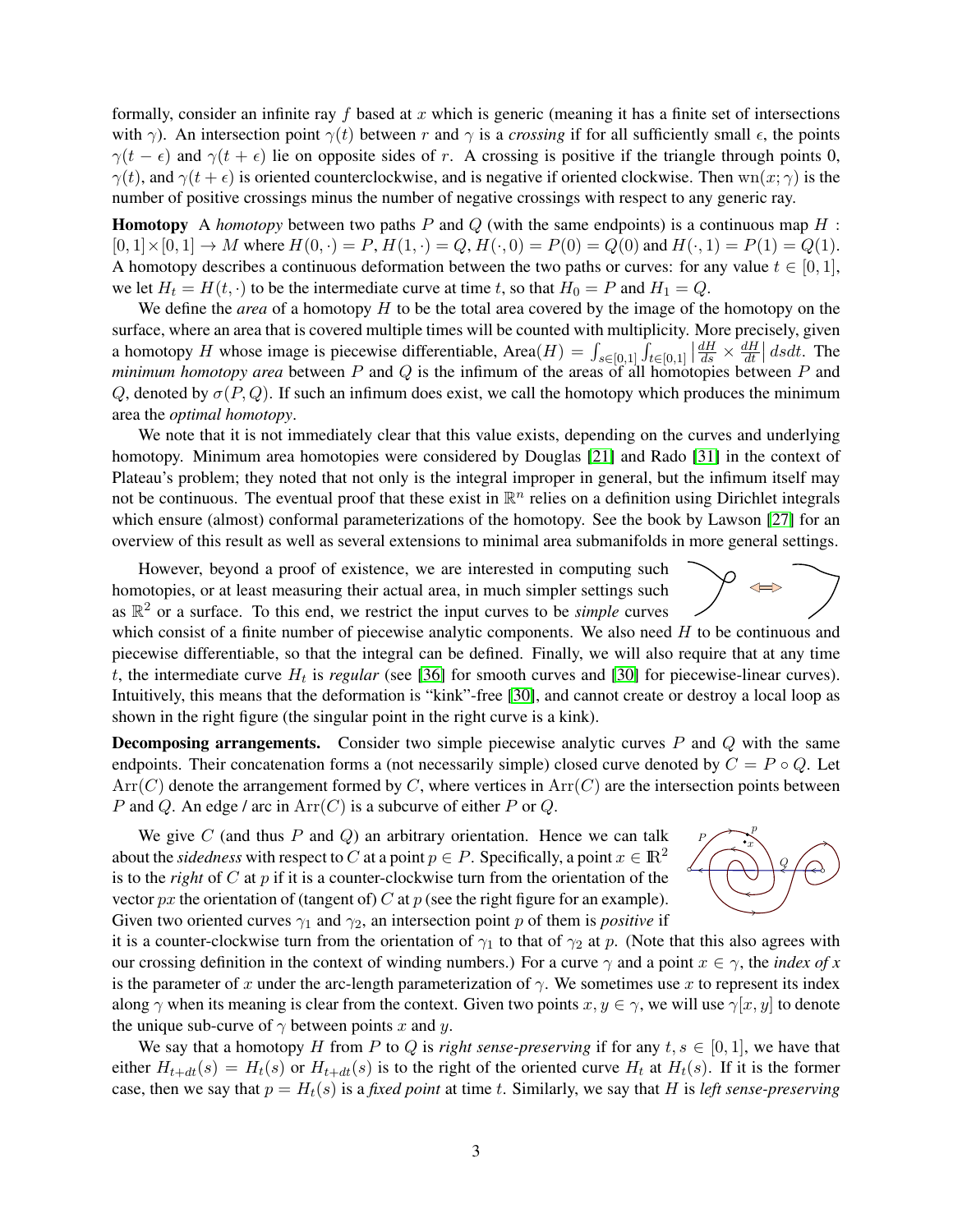if for any  $t, s \in [0, 1]$ ,  $H_t(s)$  is either a fixed point or deforms to the *left* of the curve  $H_t$ . Our homotopy H is *sense-preserving* if it is either right or left sense-preserving. The sense-preserving property means that we can continuously deform the curve  $P$  always in the same direction, without causing local folds in the regions swept. Intuitively, any optimal homotopy should have this property to some extent, which we will make more precise and prove later.

# <span id="page-4-1"></span>3 Structure of Optimal Homotopies

Given two simple curves P and Q (with the same end points) embedded on an orientable 2-manifold  $M$ , let  $X = \{x_1, \ldots, x_I\}$  denote the set of I intersection points between them, sorted by their order along P. Given a homotopy H from P to Q, a point  $p \in M$  is called an *anchor point with respect to* H if it remains on  $H(t, \cdot) = H_t$  at all times  $t \in [0, 1]$ . If p is an anchor point, then it is necessarily an intersection point between P and Q, as  $p \in H_0 = P$  and  $p \in H_1 = Q$ . We exclude the beginning and ending end points of P and Q from the list of anchor points, as they remain fixed for all homotopys. In what follows, we show that any optimal homotopy can be decomposed by anchor points such that each of the resulting smaller homotopies has a simple structure.

Specifically, consider an arbitrary optimal homotopy  $H^*$ . Let  $\mathbf{B} = \{\mathbf{b}_1, \dots, \mathbf{b}_k\}$  be the set of anchor points with respect to  $H^*$ , the minimum area homotopy. We order the  $\mathbf{b}_i$ 's by their indices along P. It turns out that the order of their indices along  $Q$  is the same, and the proof of this simple observation is in Appendix [A.](#page-14-0)

### <span id="page-4-2"></span>**Observation 3.1** *The order of*  $\mathbf{b}_i$ *'s along P and along Q are the same.*

This observation implies that we can decompose  $H^*$  into a list of sub-homotopys, where  $H_i^*$  morphs  $P[\mathbf{b}_i, \mathbf{b}_{i+1}]$  to  $Q[\mathbf{b}_i, \mathbf{b}_{i+1}]$ . Obviously, each  $H_i^*$  is necessarily optimal, and it induces no anchor points. The following result states that an optimal homotopy without anchor points has a simple structure, which is sense-preserving. Intuitively, if any point changes its deformation direction at any moment, the deformation will sweep certain redudant area and thus cannot be optimal. The detailed proof is in Appendix [B.](#page-14-1)

<span id="page-4-0"></span>Lemma 3.2 *If an optimal homotopy* H *from* P *to* Q *has no anchor points, then it is sense-preserving.*

# <span id="page-4-3"></span>4 Minimum Area Homotopies In The Plane

In this section, we consider the case where the input consists of two simple polygonal curves in the plane. We develop an algorithm to compute the similarity between P and Q in  $O(I^2 \log I + n \log n)$  time, where n is the total complexity of input curves and I is the number of intersections. Note that  $I = \Theta(n^2)$  in worst case. Although efficient algorithms for comparing curves in the plane exist (such as the Frechet distance), ´ our planar algorithm will be the fundamental component for comparing curves on general surfaces in the next section. It turns out that our approach can easily be extended to measure similarity between simple cycles in the plane; see Appendix [F.](#page-17-0)

### 4.1 Relations to Winding Numbers

We are given two simple (open) curves in the plane which share common endpoints. Previously, we have shown that if an optimal homotopy does not induce anchor points, then it is sense-preserving. The implication of this result is manifested by using the *winding number*.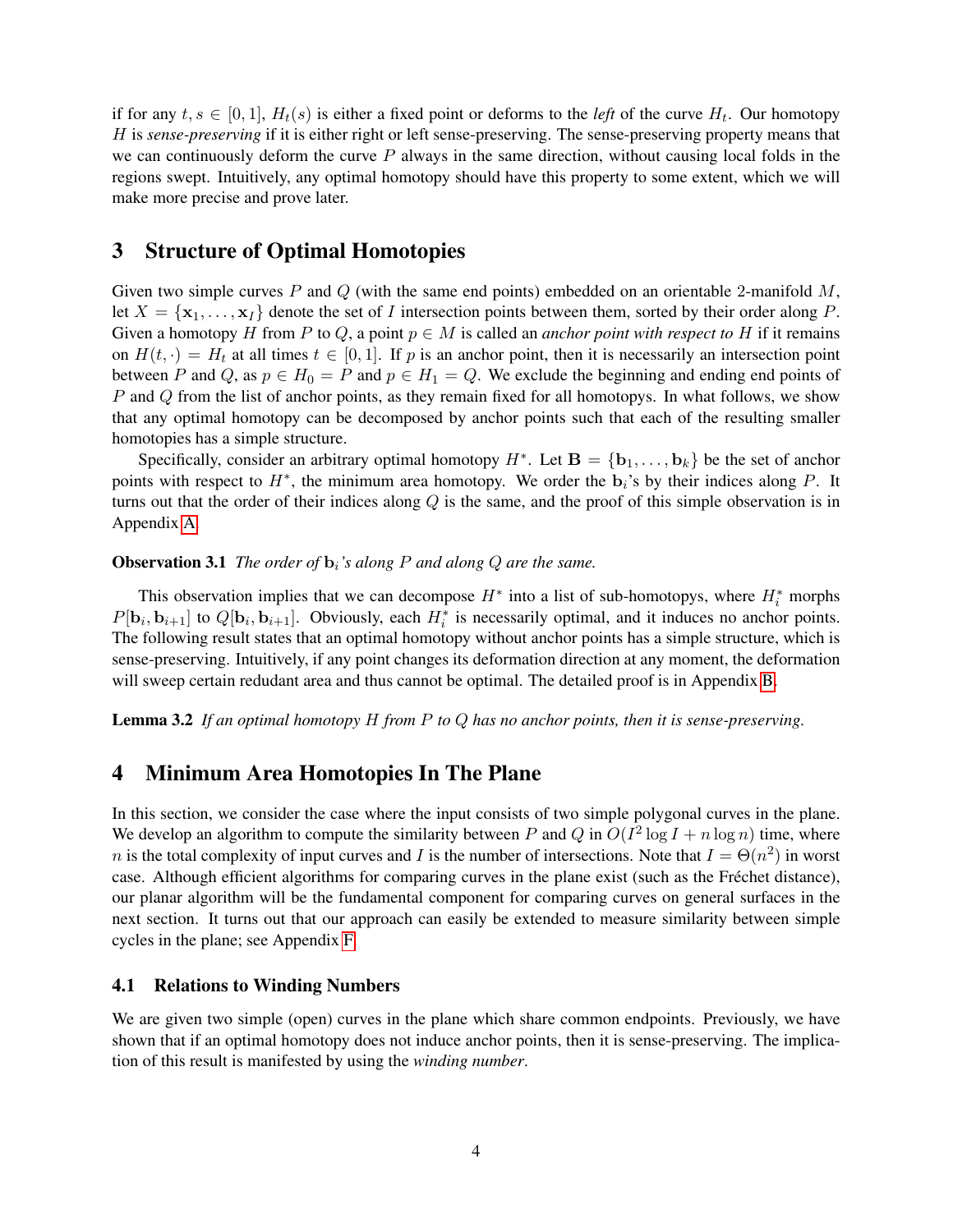

<span id="page-5-1"></span>Figure 1: (a) The cell R with highest positive winding number. It boundary consists of alternating  $P$ -arcs (red) and Q-arcs (green). The two cases of relations between  $P[p, q]$  and R are shown in (b) and (d), respectively. For case (b), we can deform P to sweep through  $\Omega$  as shown in (c), and reduce the number of intersections by 2.

We say an oriented curve Γ has *consistent winding numbers* if  $wn(x, \Gamma)$  is either all non-negative, or all non-positive, for all  $x \in$  $\mathbb{R}^2$ . Note that for a curve with consistent winding numbers, we can always orient the curve appropriately so that  $wn(x, \Gamma)$  is all nonnegative. Two examples are shown in the figure on the right, where

<span id="page-5-4"></span><span id="page-5-3"></span>

the second example has consistent winding numbers. Let  $Arr(\Gamma)$  denote the arrangement formed by the curve Γ. All points in the same cell of the arrangement  $Arr(\Gamma)$  of Γ have the same winding number, and the winding numbers of two neighboring cells differ by 1. The relation of consistent winding numbers and sense-preserving homotopys is given below, and the proof can be found in Appendix [C.](#page-15-0)

**Lemma 4.1** If there is a sense-preserving homotopy H from P to Q, then the closed curve  $P \circ Q$  has *consistent winding numbers.*

Next, we describe two results to connect the above lemma to the computation of optimal homotopy. First, we define the *total winding number*  $Tw(\gamma)$  of a curve  $\gamma$  as  $Tw(\gamma) = \int_{\mathbb{R}^2} wn(x;\gamma) d\nu(x)$ , where  $d\nu(x)$  is the area form<sup>[1](#page-5-0)</sup>. The following observation is straightforward.

<span id="page-5-2"></span>**Observation 4.2** *For any P and Q in the plane,*  $\sigma(P,Q) \geq |\text{Tw}(P \circ Q)|$ *.* 

*Proof:* Take any regular homotopy H from P to Q. The area of a regular homotopy H in our setting can be reformulated as an integral on the image domain as  $Area(H) = \int_{\mathbb{R}^2} deg_H(x) d\nu(x)$ , where  $deg_H(x)$  is defined as the number of connected components in the pre-image of x under H. In other words,  $deg_H(x)$ is the number of times that any intermediate curve  $H_t$  sweeps through x. Now consider the function  $F$ :  $[0,1] \rightarrow \mathbb{R}$  defined as  $F(t) = \text{Tw}(H_t^* \circ Q)$ . Obviously,  $F(0) = \text{Tw}(P \circ Q)$ ,  $F(1) = 0$ , and F is a continuous function. Furthermore, each time the winding number at a point  $x$  changes by 1 for some  $t \in [0, 1]$ , it means that some intermediate curve  $H(t)$  sweeps through it. Hence  $|wn(x)|$  is a lower bound for  $deg_H(x)$ . We thus have that  $|\text{Tw}(P \circ Q)| \leq \int_{\mathbb{R}^2} |\text{wn}(x)| d\nu(x) \leq \int_{\mathbb{R}^2} deg_H(x) d\nu(x)$  for any regular homotopy H, implying that  $|\text{Tw}(P \circ Q)| \leq \inf_H Area(H) = \sigma(P, Q)$ .

### **Lemma 4.3** *Given* P and Q, if  $\Gamma = P \circ Q$  has consistent winding numbers, then  $\sigma(P, Q) = |\text{Tw}(\Gamma)|$ .

*Proof:* We provide a sketch of the proof here to illustrate the main idea; see Appendix [D](#page-15-1) for the full proof. We prove the claim by induction on the number of intersections between  $P$  and  $Q$ . The base case is when there is no intersection between P and Q. In this case,  $\Gamma$  is a Jordan curve which decomposes  $\mathbb{R}^2$  into two regions, one inside Γ and one ouside. The optimal homotopy area  $\sigma(P,Q)$  in this case is the area of the

<span id="page-5-0"></span><sup>1</sup>Note that this allows us to use any Riemannian metric on the plane (including the standard Euclidean metric). This will be necessary later when we use the same algorithm to curves in a universal covering space.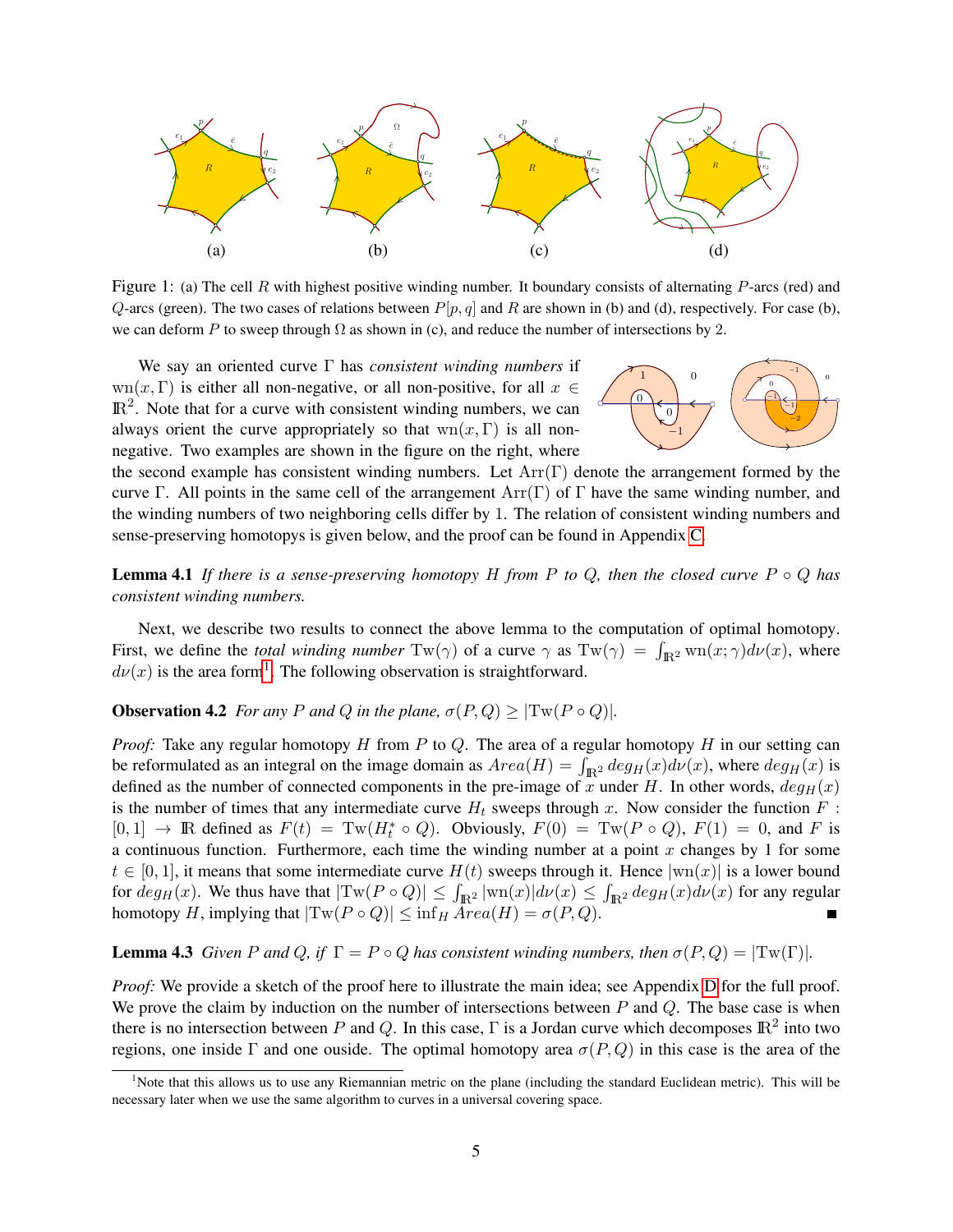bounded cell. By orienting Γ appropriately, every point in the bounded cell has winding number 1 and the claim follows.

Now assume that the claim holds for cases with at most  $k - 1$  intersections. We now prove it for the case with k intersections. Let an X*-arc* denote a subcurve of curve X. Consider the arrangement Arr(Γ) formed by  $\Gamma = P \circ Q$ . Since P and Q are simple, every cell in this arrangement has boundary edges alternating between P-arcs and Q-arcs. Assume without loss of generality that  $\Gamma$  has all non-negative winding numbers. Consider a cell  $R \in \text{Arr}(\Gamma)$  with largest (and thus positive) winding number. Since its winding number is greater than all its neighbors, it is necessary that all boundary arcs are oriented consistently as shown in Figure [1](#page-5-1) (a), where the cell  $R$  (shaded region) lies to the right of its boundary arcs.

If R has only two boundary arcs,  $e$  from  $P$  and  $e'$  from  $Q$ , respectively, then we can morph P to another simple curve P' by deforming e through R to  $-e'$  (where '−' means reversing the orientation) as illustrated on the right. The area swept by this deformation is exactly the area of cell  $R$ . Furthermore, after the deformation, every point  $x \in R$  decreases their winding number by 1, and no other point changes its winding number. Since points in this cell initially has strictly positive winding number, the resulting curve  $\Gamma' = P' \circ Q$  still has all non-negative winding number.



The number of intersections between  $P'$  and Q is  $k - 2$ . By induction hypothesis,  $\sigma(P', Q) = Tw(\Gamma')$ . Since  $Tw(\Gamma) - Tw(\Gamma') = Area(R)$ , we have that  $Tw(\Gamma) = \sigma(P', Q) + Area(R)$ . It then follows from Observation [4.2](#page-5-2) and the fact  $\sigma(P,Q) \leq \sigma(P',Q) + \text{Area}(R)$  that  $\sigma(P,Q) = \text{Tw}(\Gamma)$ .

Otherwise, the cell R has more than one P-arc. Take the P-arc  $e_1$  with the smallest index along P, and let p be its ending point. Let  $e_2$  be the next P-arc along the boundary of R, and q its starting point, and  $Q[p, q]$  the  $Q$ -arc between  $e_1$  and  $e_2$ , denoted by  $\bar{e}$  in Figure [1.](#page-5-1)  $P[p, q]$  and  $-Q[p, q]$  bound a simple polygon, which we denote by  $\Omega$ . Since  $\Omega$  does not intersect R, either  $\Omega$  is on the opposite side of the Q-arc  $\bar{e}$  from the interior of R (Figure [1](#page-5-1) (b)), or they are on the same side (Figure 1 (d)). It turns out that in both cases, we can deform P to another simple curve  $P'$  such that (i) the number of intersections is reduced by 2, and (ii)  $P' \circ Q$  still has consistent winding numbers. For example, in the case of Figure [1](#page-5-1) (b), P is then deformed to sweep the region  $\Omega$  as shown in Figure [1](#page-5-1) (c). By applying the induction hypothesis to  $P' \circ Q$ , we are able to obtain that  $\sigma(P,Q) = Tw(\Gamma)$ . The details are in Appendix [D.](#page-15-1) П

#### <span id="page-6-0"></span>4.2 The Algorithm

Lemma [3.2](#page-4-0) and [4.1](#page-5-3) imply that if the closed curve  $P \circ Q$  produces both positive and negative winding numbers, then any optimal homotopy from  $P$  to  $Q$  must have at least one anchor point. On the other hand, if it has consistent winding numbers, then by Lemma [4.3](#page-5-4) we can compute the optimal cost to deform them by simply computing the total winding number. This leads to a simple dynamic-programming (DP) approach to compute  $\sigma(P,Q)$ .

Specifically, let  $x_0, x_1, \ldots, x_l$  denote the intersection points between P and Q, ordered by their indices along P, where  $x_0$  and  $x_1$  are the beginning and ending points of P and Q, respectively. Let  $T(i)$  be the cost of the optimal homotopy between  $P[\mathbf{0}, \mathbf{x}_i]$  and  $Q[\mathbf{0}, \mathbf{x}_i]$ , and  $C[i, j]$  the closed curve formed by  $P[\mathbf{x}_i, \mathbf{x}_j] \circ Q[\mathbf{x}_i, \mathbf{x}_j]$ . We say that a pair of indices  $(i, j)$  is *valid* if (1)  $\mathbf{x}_i$  and  $\mathbf{x}_j$  have the same order along P and along Q; and (2) the closed curve  $C[i, j]$  has consistent winding numbers. We have the following recursion:

$$
T(i) = \begin{cases} \operatorname{Tw}(C[0,i]), & \text{if } C[0,i] \text{ has consistent winding numbers} \\ \min_{j < i \text{ and } (j,i) \text{ is valid}} \{ \operatorname{Tw}(C[j,i]) + T(j) \}, & \text{otherwise} \end{cases}
$$

**Time complexity.** The main components of the above DP framework are (i) to compute  $Tw(C[i, j])$  for all pairs of i, js, and (ii) to check whether each pair  $(i, j)$  is valid or not. These can be done in  $O(I^2n)$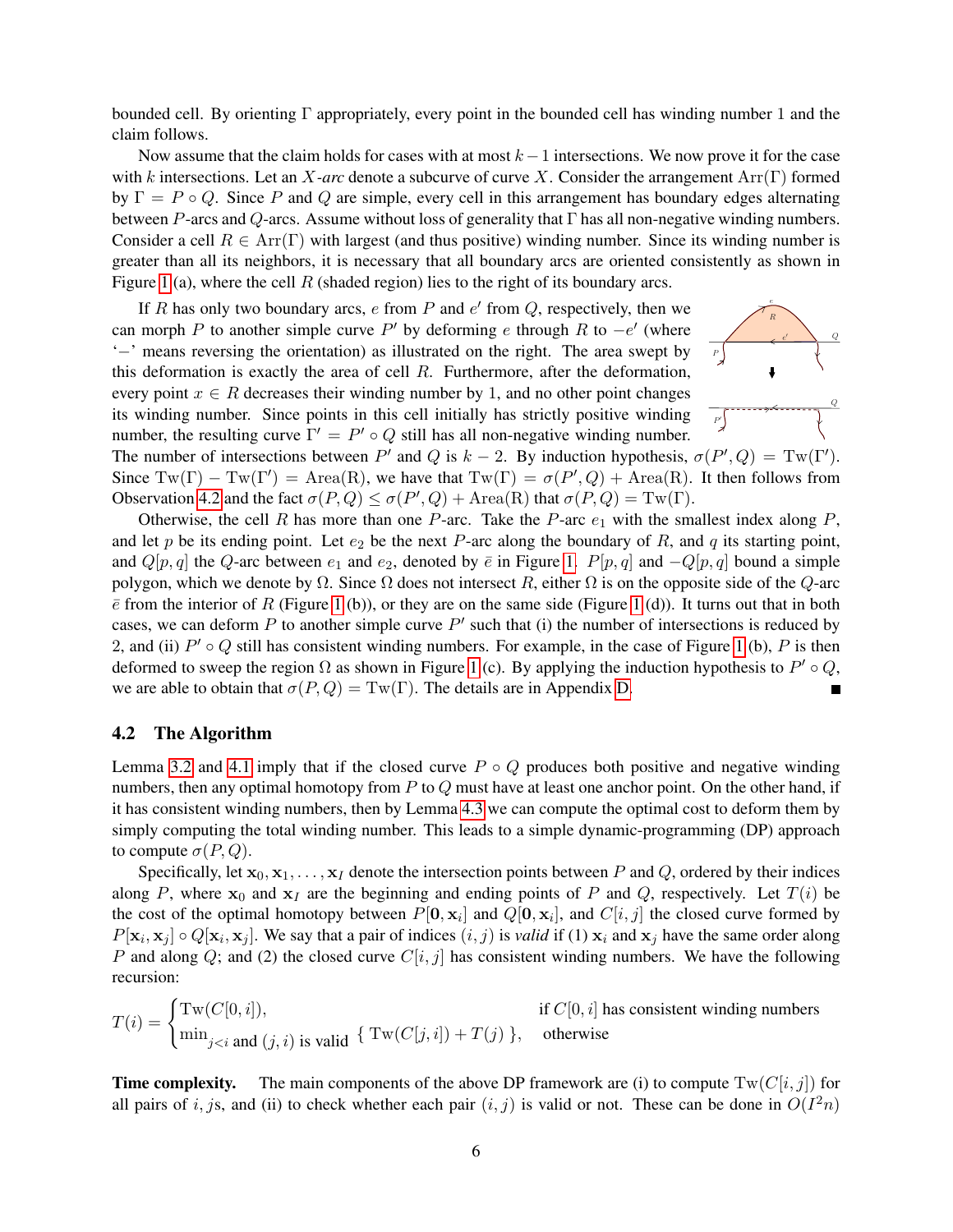total time in a straightforward manner. We now show how to compute them in  $O(I^2 \log I)$  time after  $O(I \log I + n \log n)$  pre-processing time. Specifically, we describe how to compute such information in  $O(I \log I)$  time for all  $C[r, i]$ s for a fixed  $r \in [1, I]$  and all indices  $i > r$ .

To simplify the description of the algorithm, we extend Q on both sides until infinity, and obtain  $\ddot{Q}$ . Now collect all intersection points between P and  $\hat{Q}$ ,  $\{\hat{\mathbf{x}}_1, \dots, \hat{\mathbf{x}}_I\}$ , which is a super-set of previous intersection points, and sort them by their order along the curve  $P$ . The algorithm can be made to work with  $Q$  directly, but using  $\hat{Q}$  makes the intuition behind our algorithm, as well as its description, much more clear.

Note that  $\hat{Q}$  divides the plane to two half-planes. For illustration purpose, we will draw  $\hat{Q}$  as a horizontal line, and use the upper and lower half-planes to refer to these two sides of  $\hat{Q}$ . Another way to see that regarding  $\hat{Q}$  as a horizontal line does not cause any loss of generality is that one can always find a homeomorphism from  $\mathbb{R}^2 \to \mathbb{R}^2$  such that the image of  $\hat{Q}$  is a horizontal line under this homeomorphism.

Now for a fixed integer r, we traverse P starting from  $\hat{\mathbf{x}}_r$ . We aim to maintain appropriate data structures so that each time we pass through an intersection point  $\hat{\mathbf{x}}_i$  with  $\hat{Q}$ , we can, in  $O(\log I)$  time, (1) check whether  $(r, i)$  is valid, and (2) obtain total winding number for  $C[r, i]$ .

Total winding numbers. We first explain how to maintain the total winding number for the closed curve  $C[r, i] = P[\hat{\mathbf{x}}_r, \hat{\mathbf{x}}_i] \circ Q[\hat{\mathbf{x}}_i, \hat{\mathbf{x}}_r]$ as *i* increases. Assume *i* changes from *u* to  $u + 1$ . Since  $\hat{x}_u$  and  $\hat{x}_{u+1}$ are two consecutive intersection points along P, the arcs  $P[\hat{\mathbf{x}}_u, \hat{\mathbf{x}}_{u+1}]$ and  $\hat{Q}[\hat{\mathbf{x}}_u, \hat{\mathbf{x}}_{u+1}]$  form a simple closed polygon which we denote by  $R_u$  (shaded region in the right figure). Comparing the arrangement



 $Arr(C[r, u+1])$  with  $Arr(C[r, u])$ , regardless of where r is, only points within  $R_u$  will change their winding number, either all by +1 or all by −1, depending on whether  $R_u$  is to the right side or the left side of the P-arc  $P[\hat{\mathbf{x}}_u, \hat{\mathbf{x}}_{u+1}]$ , respectively. The winding numbers for points outside  $R_u$  are not affected. Hence the change in the total winding number is simply  $\alpha_u$ Area(R<sub>u</sub>), where  $\alpha_u$  is either +1 or −1. See the previous figure, where all points in  $R_u$  will decrease their winding number by 1 as we move from  $C[r, u]$  to  $C[r, u+1]$ . We can pre-compute the area of  $R_u$ 's for all u in  $O(n \log n + I \log I)$  time, by observing that the set of  $R_u$ s satisfy the parentheses property: Namely, either  $R_u$  and  $R_v$  are disjoint in their interior, or one contains the other. The details can be found in Appendix [E.](#page-17-1) With the area of  $R_u$ s known, updating the total winding number from  $C[r, u]$  to  $C[r, u + 1]$  takes only constant time.

**Checking the validity of**  $(r, i)$ s. To check whether  $(r, i)$  is valid or not, we need to check whether all cells in the arrangement  $Arr(C[r, i])$  have consistent winding numbers. First observe that for any r and i, Arr $(P + \hat{Q})$  is a refinement of the arrangement Arr $(C[r, i])$ . That is, a cell in Arr $(P + \hat{Q})$  is always contained within some cell in Arr( $C[r, i]$ ). Hence all points within the same cell of Arr( $P + \hat{Q}$ ) always have the same winding number, and we simply need one point from each cell in  $Arr(P + \hat{Q})$  to maintain the winding number for all cells in  $Arr(C[r, i])$ , for any r and i. We now describe how to maintain the winding number for cells of  $Arr(P + \hat{Q})$  (thus for  $Arr(C[r, u])$ s) as we pass each  $u > r$ , so that we can check whether  $C[r, u]$  has consistent winding numbers or not efficiently.

To this end, take four points around each intersection point  $\hat{\mathbf{x}}_i$  of P and  $\hat{Q}$ (shown as stars in the right figure). The collection of such *representative points* hit all cells in  $Arr(P + \tilde{Q})$ . (It does not matter whether there may be more than one point taken from a cell of  $Arr(P + Q)$ .) Hence  $Arr(C[r, i])$  has consistent winding number if and only if all these representative points have consistent



winding numbers. Next, we build a data structure to maintain the winding numbers for these points as  $i$ increases. Specifically, let U be the set of representatives that are to the right of  $\dot{Q}$ , which are the stars above  $\ddot{Q}$  in the right figure. (Those to the left of  $\ddot{Q}$  will be handled in a symmetric manner). Each point has a key associated with it which is its index along  $\hat{Q}$ . We build a standard balanced 1-D range tree on U based on such keys, where each leaf f stores a point from U. Every internal node v is associated with an interval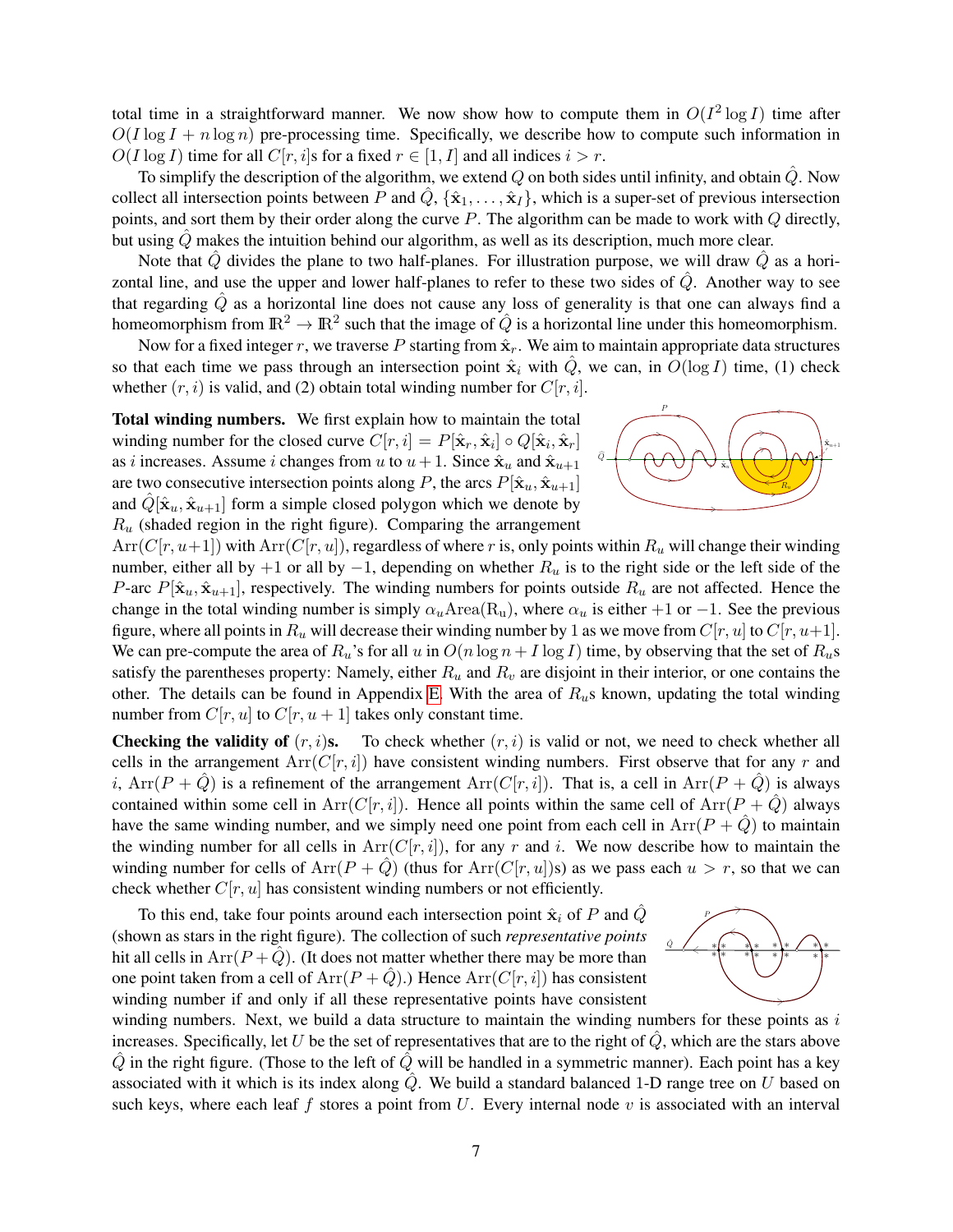$[l_v, r_v]$ , where  $l_v$  and  $r_v$  are the smallest and largest keys stored in the subtree rooted at v. In other words, all representatives with an index along Q within  $[l_v, r_v]$  are stored in the subtree rooted at v. At every node v, interior or not, we also store a value  $addW_v$ . To compute the winding number for the representative point  $p_f$  stored at a leaf node f, we identify the path  $\{v_0, v_1, \ldots, v_a = f\}$  from the root  $v_0$  to f. The winding number for  $p_f$  is simply  $\sum_{i=0}^a addW_{v_i}$ . Finally, each internal node v also stores the maximum and minimum winding numbers associated with all leaves in its subtree. At the beginning, all winding numbers are zero. The size of this tree is  $O(I)$  with height  $O(\log I)$ , and can be built in  $O(I \log I)$  time once the arrangement  $Arr(P + Q)$  is known.

Let  $\mathbf{q}_i$  denote the index of point  $\hat{\mathbf{x}}_i$  along  $\hat{Q}$  (or can be considered as the x-coordinate of  $\hat{\mathbf{x}}_i$ ). As we move from  $C[r, u]$  to  $C[r, u + 1]$ , cells of  $Arr(P + Q)$  contained in  $R_u$  should either all increase or all decrease their winding number by 1. Note that representatives of these cells are simply those contained in the interval  $[q_u, q_{u+1}]$  (or  $[q_{u+1}, q_u]$  if  $q_{u+1} < q_u$ ). Hence updating the winding number is similar to an interval query of  $[q_u, q_{u+1}]$ , and the  $O(\log I)$  number of nodes in the canonical decomposition of  $[q_u, q_{u+1}]$  update their addW<sub>v</sub> values by either +1 or −1 depending on the sideness of  $R_u$  with respect to the arc  $P[\hat{\mathbf{x}}_u, \hat{\mathbf{x}}_{u+1}]$ . The minimum and maximum winding numbers can also be updated  $O(1)$  time per visited node. The entire process visits  $O(\log I)$  nodes, and thus takes  $O(\log I)$  time as i increases from u to  $u + 1$ . To see whether  $C[r, u + 1]$  has consistent winding numbers or not, we only need to check the minimum and maximum winding numbers stored at the root of the tree, denoted by  $w_{min}$  and  $w_{max}$ , respectively. If  $w_{min} \times w_{max}$ equals to zero, then all winding numbers w.r.t.  $C[r, u + 1]$  are either all non-negative or all non-positive. Otherwise,  $(r, u + 1)$  is not valid.

Repeat the above process for every  $r \in [1, I]$ . Overall, after  $O((n + I) \log n)$  pre-processing, we can check whether  $(r, i)$  is valid or not and compute  $Tw(C[r, i])$  for all  $r \in [1, I]$  and all  $i > r$  in  $O(I^2 \log I)$ time. Putting everything together, we have the following result.

<span id="page-8-0"></span>Theorem 4.4 *Given two simple polygonal chains* P *and* Q *(with the same endpoints) in the plane of* n *total complexity, and with* I *intersection points between them, we can compute the optimal homotopy and its area in*  $O(I^2 \log I + n \log n)$  *time and*  $O(I^2 + n)$  *space.* 

The case where we have two simple cycles  $P$  and  $Q$  in the plane is discussed in Appendix [F,](#page-17-0) and we obtain the following extension:

Corollary 4.5 *Given two polygonal cycles* P *and* Q *in the plane of* n *total complexity and with* I *intersection points, we can compute the optimal homotopy and its area in*  $O(I(I^2 \log I + n \log n))$  *time if*  $I > 0$ *; and compute the optimal homotopy area in*  $O(n \log n)$  *time if*  $I = 0$ *.* 

### 5 Minimum Area Homotopies on 2-Manifolds

In this section, we consider optmial homotopy between curves  $P$  and  $Q$  on an orientable and triangulated 2-manifold M without boundary. Our input is a triangulation  $K$  of M with complexity N, and two simple homotopic polygonal curves  $P$  and  $Q$  sharing endpoints. Edges in  $P$  and  $Q$  are necessarily edges from the triangulation K. The total complexity of P and Q is n, and there are I number of intersections between them. Note that in this setting,  $I = O(n)$ . Below we discuss separately the cases when M has non-zero genus and when  $M$  is a topological sphere.

#### 5.1 Curves on a Surface with Non-zero Genus

Given an orientable 2-manifold M, let  $\mathcal{U}(M)$  be a universal covering space of M with  $\phi : \mathcal{U}(M) \to M$ the associated covering map. Note that  $\phi$  is continuous, surjective, and a local homeomorphism. For any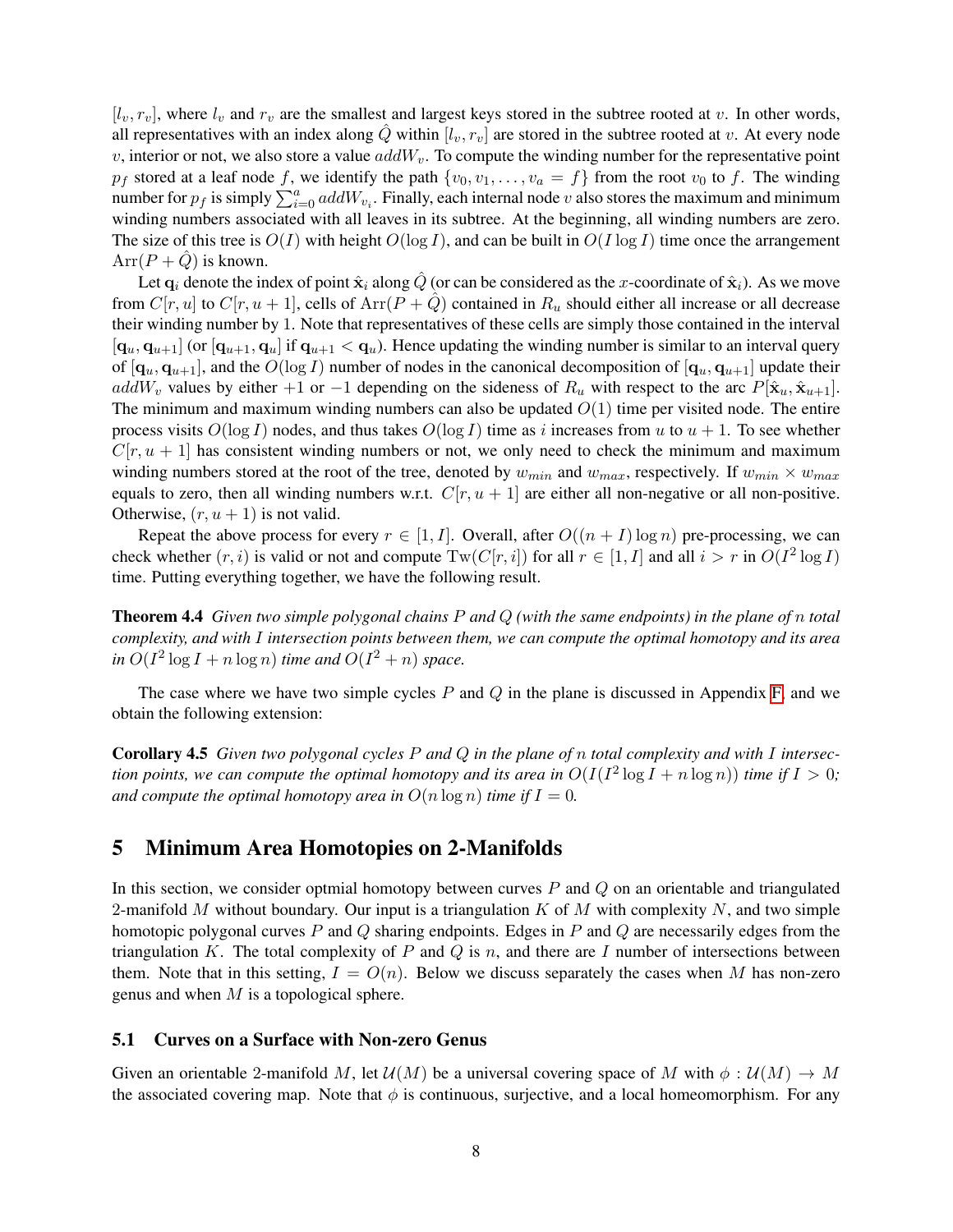path  $\gamma$  in M, if we fix the lift (pre-image) of its starting point, then it lifts to a unique path  $\tilde{\gamma}$  in  $\mathcal{U}(M)$ , such that  $\phi(\tilde{\gamma}) = \gamma$  [\[20,](#page-12-15) [33\]](#page-12-16). Since P and Q are homotopic with common endpoints, the closed curve formed by  $C = P \circ Q$  is contractible on M, and the lift of C, denoted by  $\tilde{C}$ , is a closed curve in  $\mathcal{U}(M)$ . More generally, by the Homotopy Lifting Property of the universal cover [\[32\]](#page-12-17), we have the following observation:

<span id="page-9-2"></span>Observation 5.1 *Once we fix the lift of the starting point of* P *and* Q *in* U(M)*, there is a one-to-one correspondence between homotopies between* P and Q in M and those between  $\tilde{P}$  and  $\tilde{Q}$  in  $\mathcal{U}(M)$ .

We now impose an area measure in  $\mathcal{U}(M)$  by lifting the area measure in M; this can be done via the map  $\phi$ , which is a local homeomorphism. Now the area of a homotopy in M is the same as the area of its lift in  $\mathcal{U}(M)$ . As such, we can convert the problem of finding an optimal homotopy in M to finding one in  $U(M)$ . Furthermore, for any orientable compact 2-manifold with genus  $q > 0$ , its universal cover is topologically equivalent to  $\mathbb{R}^2$ . We can thus apply algorithms and results from previous section to the universal covering space. Specifically, given two homotopic paths with  $n$  edges from a triangulation  $K$  of a surface M with N simplices, the entire algorithm takes  $O(I^2 \log I + n \log n + n \log g + N)$  time. Roughly speaking, we construct the portion of the universal covering space that the lift of C will traverse (and enclose in some sense), which consists of  $O(n)$  copies of some polygonal schema of M [\[20\]](#page-12-15). The main observation is that only the combinatorial structure of  $C$  is needed, so we can avoid filling in each copy of the polygonal schema with all triangles from K. Details are in Appendix [G.](#page-18-0)

#### 5.2 The Case of the Sphere

We now consider the remaining case where the input  $M$  is a (topological) sphere  $S$  (that is, genus is zero). All paths on S are homotopic. The universal cover of a sphere is itself, hence compact. However, the previous algorithm in Section [4.2](#page-6-0) works for a domain homeomorphic to  $\mathbb{R}^2$  and cannot be directly applied. We sketch how we handle the sphere case here; see Appendix [H](#page-21-0) for the full discussion.

We observe that the results in Section [3](#page-4-1) still hold. However, as the sphere is compact, the winding number is not welldefined. For example, see the right figure, where there are two ways that the curve  $\gamma$  winds around the point p. In the first case, the winding number is 0, while in the second case, the winding number is −1. In order to use a dynamic programming framework as before to compute the optimal homotopy between P



and Q, we need to develop analogs of Lemma [4.1](#page-5-3) and [4.3](#page-5-4) for curves on the sphere.

To this end, observe that if we remove one point, say  $z \in S$  from the sphere S, then the resulting space  $S_z = S - z$  is homeomorphic to  $\mathbb{R}^2$ , and the concept of the winding number is well defined for  $S_z$ . Specifically, z can be considered as the point of infinity in  $\mathbb{R}^2$ . The *winding number of*  $x \in S_z$  *w.r.t.* C and z, denoted by  $\text{wn}(x; \mathbf{z}, C)$  (C omitted when its choice is clear), is simply the summation of signed crossing number for any path connecting x to z. As in the planar case, we say that  $C$  is *consistent w.r.t.* z if wn(x; z, C) is either non-negative, or non-positive for all  $x \in S_z$ . Let  $\sigma(P,Q;\Omega)$  denote the best cost to morph P to Q within domain  $\Omega$ .

<span id="page-9-0"></span>Observation 5.2 *If there is an optimal homotopy between* P *and* Q *that does not sweep through some point* z, then  $\sigma(P,Q;S) = \sigma(P,Q;S_z)$ .

<span id="page-9-1"></span>Observation 5.3 *Suppose* H∗ *is an optimal homotopy between* P *and* Q *with no anchor points. For any*  $cell$   $R$  in  $Arr(P+Q)$ , if  $H^*$  sweeps through one point in its interior, then it sweeps through all points in  $R$ .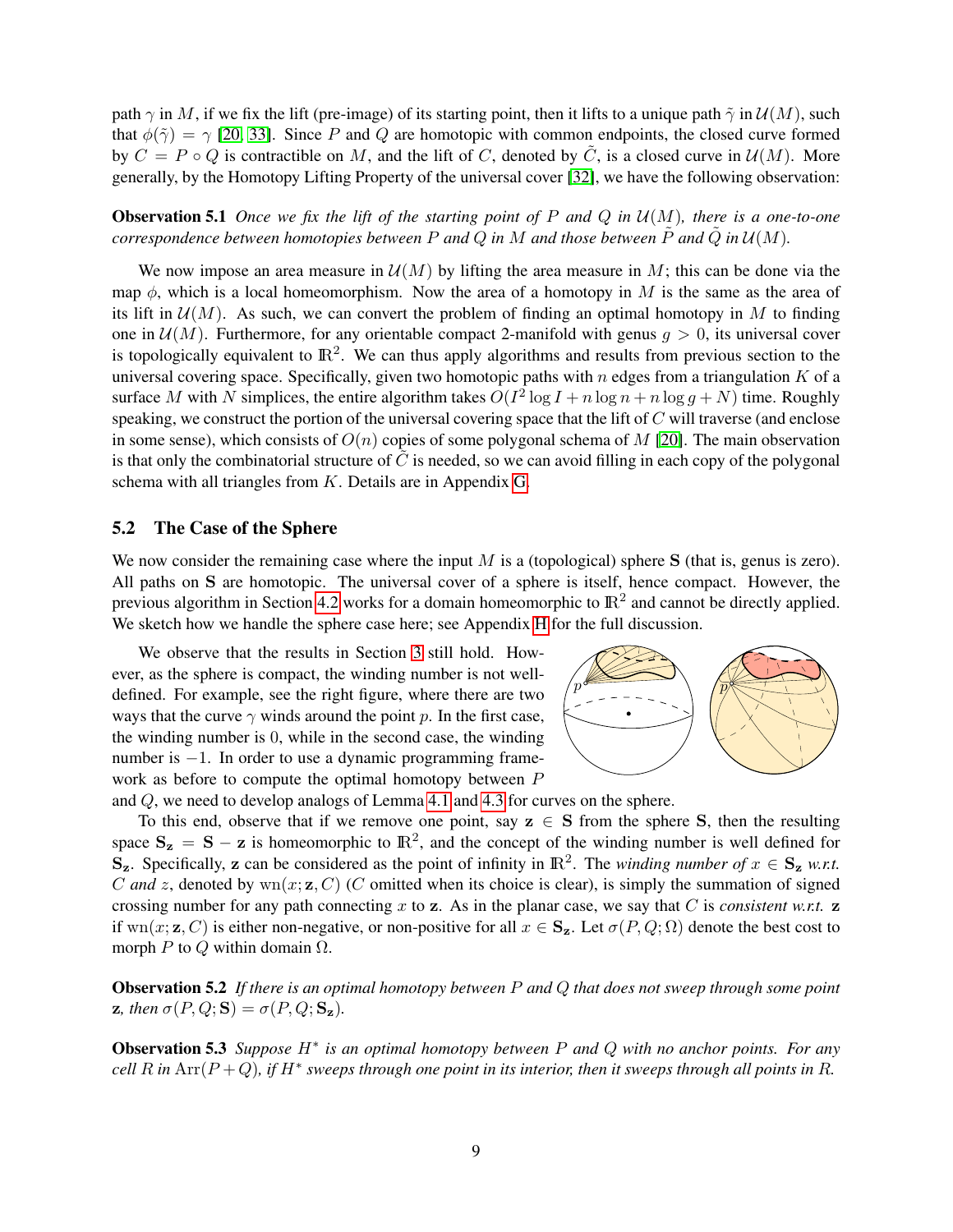<span id="page-10-0"></span>The simple proof for the above observation is in Appendix [H.1.](#page-21-1) The key result is the following lemma, the proof of which can be found in Appendix [H.2.](#page-21-2)

### Lemma 5.4 *If there is an optimal homotopy* H∗ *of* P *and* Q *with no anchor point, then the image of this optimal homotopy cannot cover all points in* S*.*

Given two homotopic paths P and Q from S sharing common endpoints, Lemma [5.4](#page-10-0) and Observation [5.2](#page-9-0) imply that if P can be morphed to Q optimally without anchor points, then there exists some point  $z \in S$ such that  $\sigma(P,Q;S) = \sigma(P,Q;S_z)$ . For this choice of z, it is necessary that the closed curve  $P \circ Q$  has consistent winding numbres. Once this z is identified,  $\sigma(P, Q; S_z)$  is simply the total winding number of  $P \circ Q$  w.r.t. z, as suggested by Lemma [4.3,](#page-5-4) because  $S_z$  is homeomorphic to the plane. Furthermore, by Observation [5.3,](#page-9-1) we only need to pick one point from each cell of  $Arr(P + Q)$  to check for the potential z. Specifically, let  $\{z_1, \ldots, z_l\}$  be a set of such *representatives*, where  $l = O(l)$ . The optimal homotopy area  $\sigma(P,Q)$  is simply the smallest of all  $Tw(P \circ Q; \mathbf{z}_i)$  for those  $\mathbf{z}_i$ s with respect to whom the curve  $P \circ Q$  has consistent winding numbers. Hence if we assume that if there is an *optimal* homotopy between P and Q with *no* anchor points, then the results in this section provide an algorithm to compute  $\sigma(P,Q)$ .

**The algorithm for sphere.** To compute the optimal homotopy between  $P$  and  $Q$ , we follow the same dynamic programming framework as before. If there is no anchor point in an optimal homotopy, then we use the discussion above to compute the optimal homotopy area. Otherwise, we identify the intersection point that serves as next anchor point, and recurse. The main difference lies in the component of computing  $\sigma(i,j) := \sigma(P[\mathbf{x}_i, \mathbf{x}_j], Q[\mathbf{x}_i, \mathbf{x}_j])$ , assuming that there is an optimal homotopy from  $P' = P[\mathbf{x}_i, \mathbf{x}_j]$  to  $Q' = Q[\mathbf{x}_i, \mathbf{x}_j]$  with no anchor points. Previously, this is done by checking whether  $P' \circ Q'$  has consistent winding numbers. Now, we need to check the same condition but against  $l = O(I)$  number of potential representatives  $\{z_1, \ldots, z_l\}$  as the potential point of infinity. This gives a linear-factor blow-up in the time complexity compared to the algorithm for the planar case. However, we show that this linear blow-up can be tamed down and we can again compute all  $\sigma(r, j)$ s for all rs and all  $j > r$  in  $O(I^2 \log I)$  time, after  $O(n \log n + N)$  pre-processing time. See Appendix [H.3](#page-22-0) for details. Overall, the total time complexity remains the same as before.

Putting both cases ( $q > 0$  and  $q = 0$ ) together, we conclude with the following main result.

Theorem 5.5 *Given a triangulation* K *of an orientable compact* 2*-manifold* M *with genus* g*, let* N *be the complexity of* K*. Given two homotopic paths* P *and* Q *of total complexity* n *with* I *intersection points, we can compute an optimal homotopy and its area*  $\sigma(P,Q;M)$  *in*  $O(I^2 \log I + n \log n + n \log g + N)$  *time.* 

### 6 Conclusion

In this paper, we propose a new curve similarity measure which captures how hard it is to deform from one curve to the other based on the amount of total area swept. It is robust to noise (as it is area-based), and can be computed efficiently; to our knowledge, there is no other efficiently computable similarity measure for curves on surfaces. Our algorithm can be extended for cycles in the plane (see Appendix [F\)](#page-17-0). It appears that our algorithm can also be extended to cycles on the surfaces. Indeed, if the optimal free homotopy has an anchor point, then we can break cycles into curves that share a common start and end point, which then reduces to the problem of comparing curves on surfaces. However, on a surface the analog of Lemma [F.1](#page-17-2) no longer holds, so that two curves may intersect in  $M$  but not have an anchor point in the optimal homotopy; in this case, it is not clear in this case how to bound the size of the universal cover necessary for our algorithm.

Measuring similarity of curves on surfaces is an interesting problem, and many open areas remain. One interesting new idea would be to develop an area-based curve similarity measure that allows topological changes, such as allowing a region to be swept as long as it has trivial homology.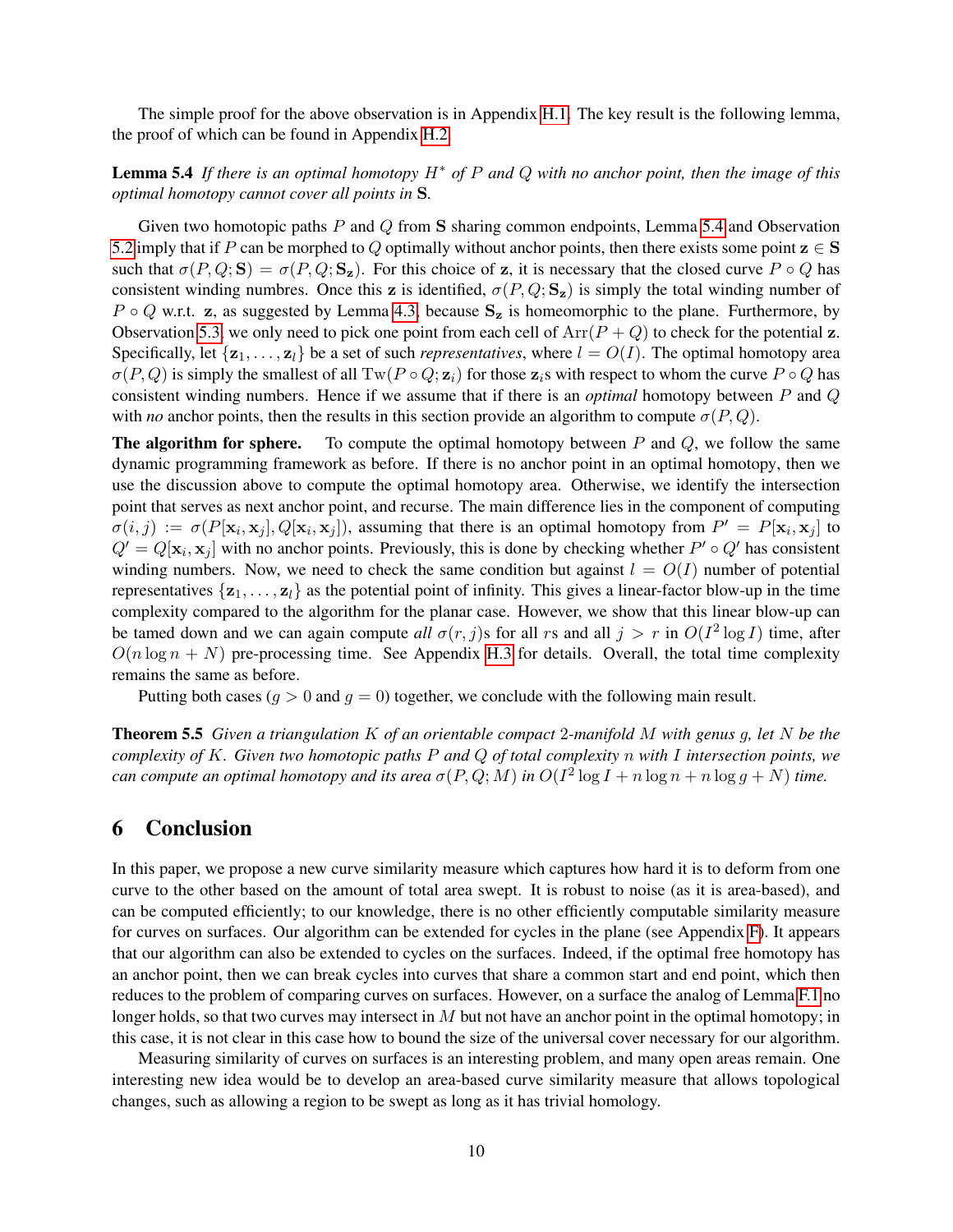Acknowledgment. The authors would like to thank Joseph O'Rourke, Rephael Wenger, Michael Davis, and Tadeusz Januszkiewicz for useful discussions at the early stage of this work, and David Letscher, Brody Johnson, and Bryan Clair for helpful discussions at the later stage of this paper. We would also like to thank the anonymous reviewers for their comments.

# References

- <span id="page-11-6"></span>[1] P. K. Agarwal, R. B. Avraham, H. Kaplan, and M. Sharir. Computing the discrete Frechet distance in ´ subquadratic time. In *Proc. 24th Ann. ACM-SIAM Sympos. Discrete Alg. (SODA)*, 2013.
- <span id="page-11-4"></span>[2] H. Alt. The computational geometry of comparing shapes. In *Efficient Algorithms*, volume 5760 of *Lecture Notes in Computer Science*, pages 235–248. Springer Berlin / Heidelberg, 2009.
- <span id="page-11-13"></span>[3] H. Alt, U. Fuchs, G. Rote, and G. Weber. Matching convex shapes with respect to the symmetric difference. *Algorithmica*, 21:89–103, 1998.
- <span id="page-11-2"></span>[4] H. Alt and M. Godau. Computing the Fréchet distance between two polygonal curves. *International Journal of Computational Geometry and its Applications*, 5:75–91, 1995.
- <span id="page-11-0"></span>[5] H. Alt and L. J. Guibas. Discrete geometric shapes: Matching, interpolation, and approximation. In J.-R. Sack and J. Urrutia, editors, *Handbook of Computational Geometry*, pages 121–153. Elsevier Science Publishers B. V. North-Holland, Amsterdam, 2000.
- <span id="page-11-1"></span>[6] H. Alt, C. Knauer, and C. Wenk. Comparison of distance measures for planar curves. *Algorithmica*, 38(1):45–58, 2004.
- <span id="page-11-7"></span>[7] B. Aronov, S. Har-Peled, C. Knauer, Y. Wang, and C. Wenk. Fréchet distance for curves, Revisited. In *Proceedings of the European Symposium on Algorithms*, pages 52–63, 2006.
- <span id="page-11-10"></span>[8] S. Bespamyatnikh. An optimal morphing between polylines. 12(3):217–228, 2002.
- <span id="page-11-14"></span>[9] P. Bose, S. Cabello, O. Cheong, J. Gudmundsson, M. var Kreveld, and B. Speckmann. Area-preserving approximations of polygonal paths. *Journal of Discrete Algorithms*, 4:554–566, 2006.
- <span id="page-11-12"></span>[10] G. R. Brightwell and P. Winkler. Submodular percolation. *SIAM J. Discret. Math.*, 23(3):1149–1178, July 2009.
- <span id="page-11-3"></span>[11] K. Buchin, M. Buchin, C. Knauer, G. Rote, and C. Wenk. How difficult is it to walk the dog? In *Proc. 23rd Europ. Workshop Comput. Geom.*, pages 170–173, 2007.
- <span id="page-11-5"></span>[12] K. Buchin, M. Buchin, W. Meulemans, and W. Mulzer. Four Soviets walk the dog—with an application to Alt's conjecture. *arXiv/1209.4403*, 2012.
- <span id="page-11-8"></span>[13] K. Buchin, M. Buchin, and Y. Wang. Partial curve matching under the frechet distance. In ´ *Proc. ACM-SIAM Sympos. Discrete Alg. (SODA)*, 2009.
- <span id="page-11-9"></span>[14] M. Buchin. *On the Computability of the Frechet Distance Between Triangulated Surfaces ´* . PhD thesis, Dept. of Comput. Sci., Freie Universität Berlin, 2007.
- <span id="page-11-11"></span>[15] E. W. Chambers, É. Colin de Verdière, J. Erickson, S. Lazard, F. Lazarus, and S. Thite. Homotopic frchet distance between curves or, walking your dog in the woods in polynomial time. *Computational Geometry*, 43(3):295 – 311, 2010. Special Issue on 24th Annual Symposium on Computational Geometry (SoCG'08).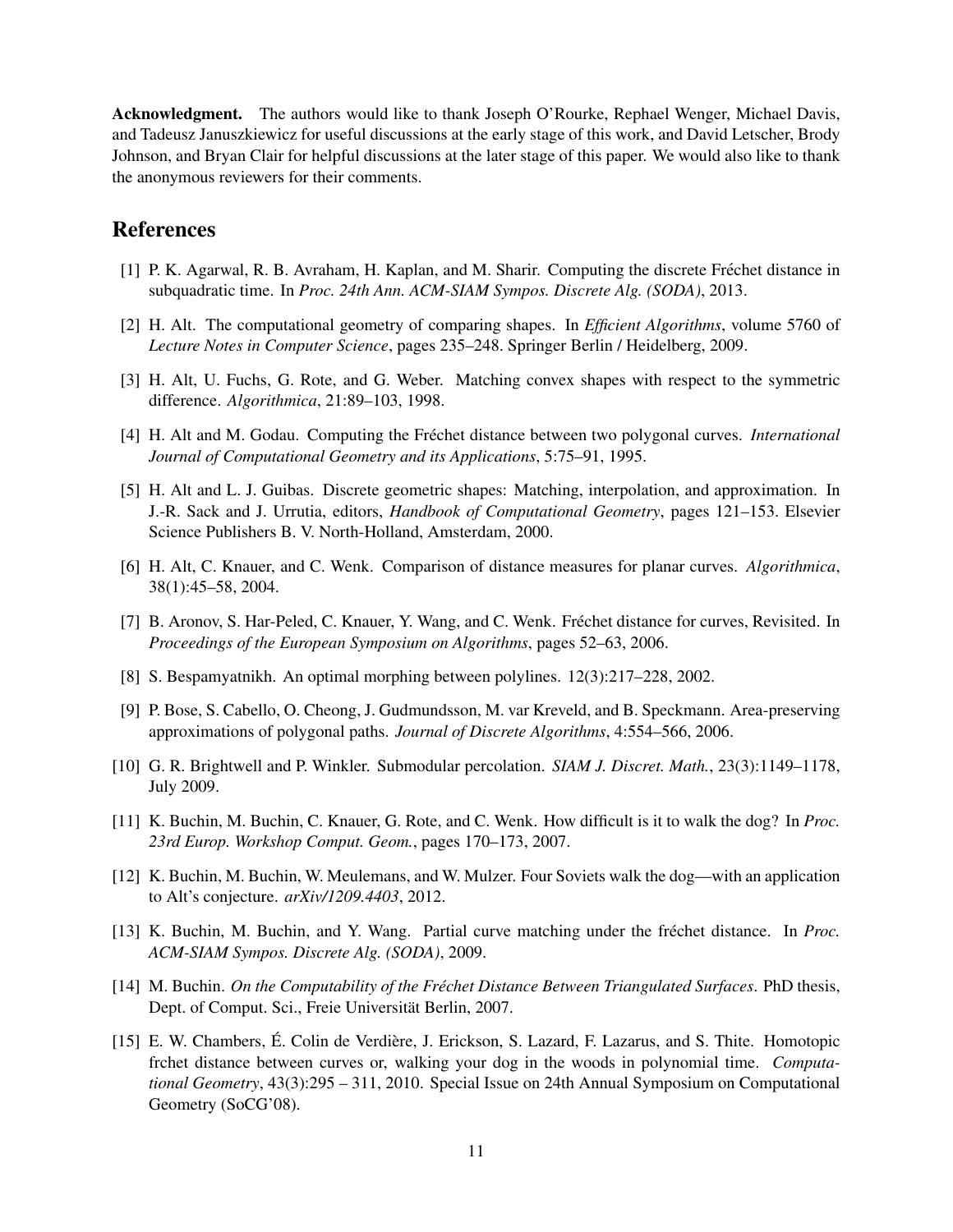- <span id="page-12-6"></span>[16] E. W. Chambers, T. Ju, D. Letscher, and L. Liu. Isotopic frechet distance. In ´ *CCCG11*, 2011.
- <span id="page-12-7"></span>[17] E. W. Chambers and D. Letscher. On the height of a homotopy. In *CCCG'09*, pages 103–106, 2009.
- <span id="page-12-4"></span>[18] A. F. Cook and C. Wenk. Geodesic Fréchet distance inside a simple polygon. In Proc. 25th Internat. *Sympos. Theoret. Asp. Comp. Sci.*, pages 193–204, 2008.
- <span id="page-12-9"></span>[19] R. G. Cromley. *Digital Cartography*. Prentice Hall, Englewood Cliffs, NJ, 1992.
- <span id="page-12-15"></span>[20] T. K. Dey and H. Schipper. A new technique to compute polygonal schema for 2-manifolds with application to null-homotopy detection. *Discrete and Computational Geometry*, 14(1):93–110, 1995.
- <span id="page-12-11"></span>[21] J. Douglas. Solution of the problem of plateau. *Transactions of the American Mathematical Society*, 33:263–321, 1931.
- <span id="page-12-0"></span>[22] A. Driemel and S. Har-Peled. Jaywalking your dog: computing the frechet distance with shortcuts. In ´ *Proceedings of the Twenty-Third Annual ACM-SIAM Symposium on Discrete Algorithms*, SODA '12, pages 318–337. SIAM, 2012.
- <span id="page-12-1"></span>[23] A. Efrat, Q. Fan, and S. Venkatasubramanian. Curve matching, time warping, and light fields, new algorithms for computing similarity between curves. *J. Math. Imaging Vis.*, 27(3):203–216, 2007.
- <span id="page-12-5"></span>[24] A. Efrat, S. Har-Peled, L. J. Guibas, J. S. Mitchell, and T. Murali. New similarity measures between polylines with applications to morphing and polygon sweeping. *Discrete and Computational Geometry*, 28:535–569, 2002.
- <span id="page-12-8"></span>[25] S. Har-Peled, A. Nayyeri, M. Salavatipour, and A. Sidiropoulos. How to walk your dog in the mountains with no magic leash. In *Proceedings of the 2012 symposuim on Computational Geometry*, SoCG '12, pages 121–130, New York, NY, USA, 2012. ACM.
- <span id="page-12-3"></span>[26] S. Har-Peled and B. Raichel. The fréchet distance revisited and extended. In *Proceedings of the 27th annual ACM symposium on Computational geometry*, SoCG '11, pages 448–457, New York, NY, USA, 2011. ACM.
- <span id="page-12-13"></span>[27] H. Lawson. *Lectures on minimal submanifolds*, volume 1 of *Mathematics lecture series*. Publish or Perish, 1980.
- <span id="page-12-2"></span>[28] A. Maheshwari and J. Yi. On computing Fréchet distance of two paths on a convex polyhedron. In *European Workshop on Computational Geometry*, pages 41–44, 2005.
- <span id="page-12-10"></span>[29] R. B. McMaster and K. S. Shea. *Generalization in Digital Cartography*. Association of American Cartographers, Washington DC, 1992.
- <span id="page-12-14"></span>[30] K. Mehlhorn and C.-K. Yap. Constructive Whitney-Graustein Theorem: Or how to untangle closed planar curves. *SIAM J. Comput.*, 20(4):603–621, 1991.
- <span id="page-12-12"></span>[31] T. Rado. On plateau's problem. *Annals of Mathematics*, 31:457–469, 1930.
- <span id="page-12-17"></span>[32] J. J. Rotman. *An Introduction to Algebraic Topology*. Graduate Texts in Mathematics; 119. Springer-Verlag New York Inc., 1988.
- <span id="page-12-16"></span>[33] H. Schipper. Determining contractibility of curves. In *Proc. Sympos. on Computational Geometry*, pages 358–367, 1992.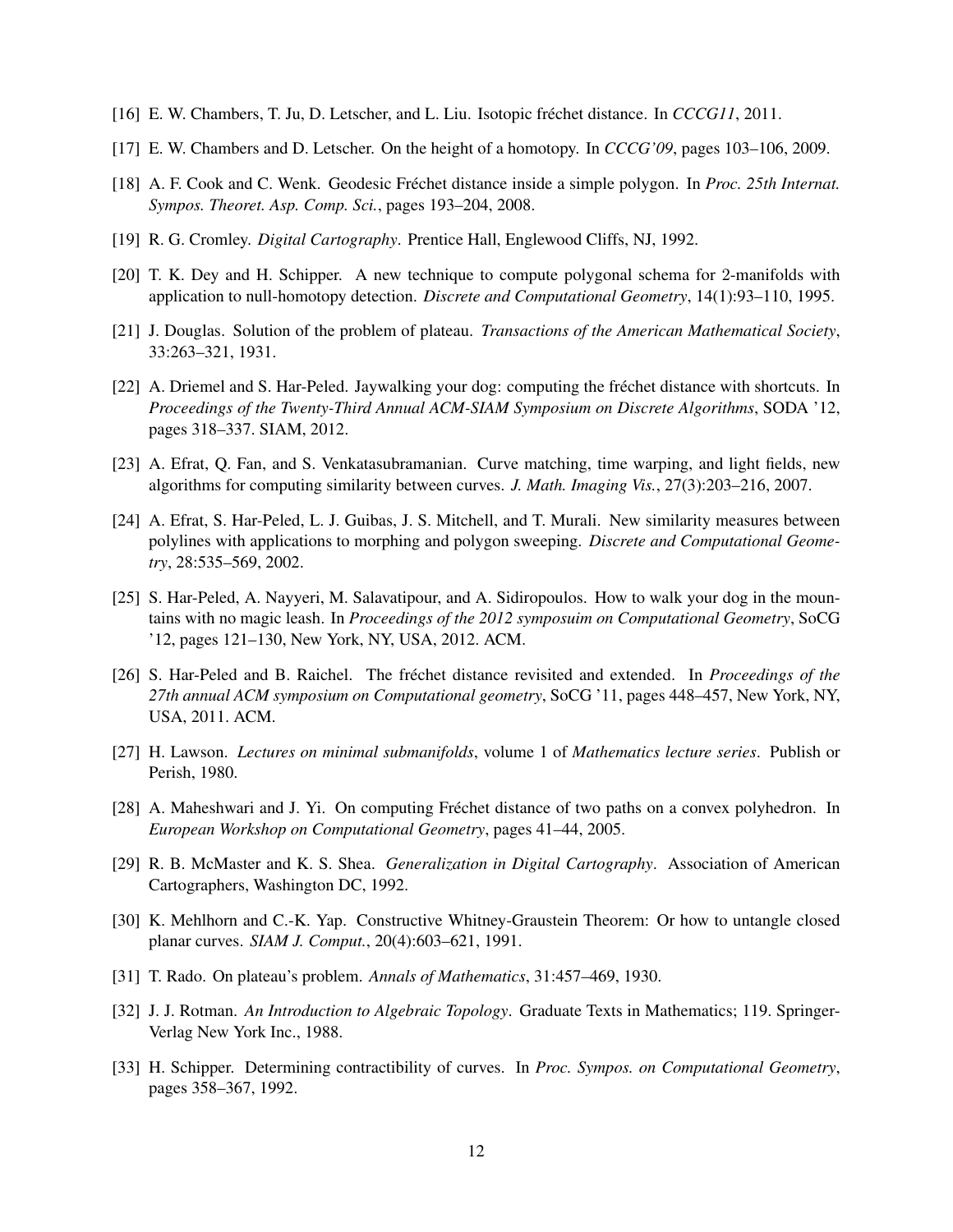- <span id="page-13-2"></span>[34] G. Vegter and C. K. Yap. Computational complexity of combinatorial surfaces. In *Proc. Sympos. on Computational Geometry*, pages 102–111, 1990.
- <span id="page-13-0"></span>[35] R. C. Veltkamp. Shape matching: similarity measures and algorithms. In *Proc. Shape Modeling International*, pages 188–199, 2001.
- <span id="page-13-1"></span>[36] H. Whitney. On regular closed curves in the plane. *Compositio Mathematica*, 4:276–284, 1937.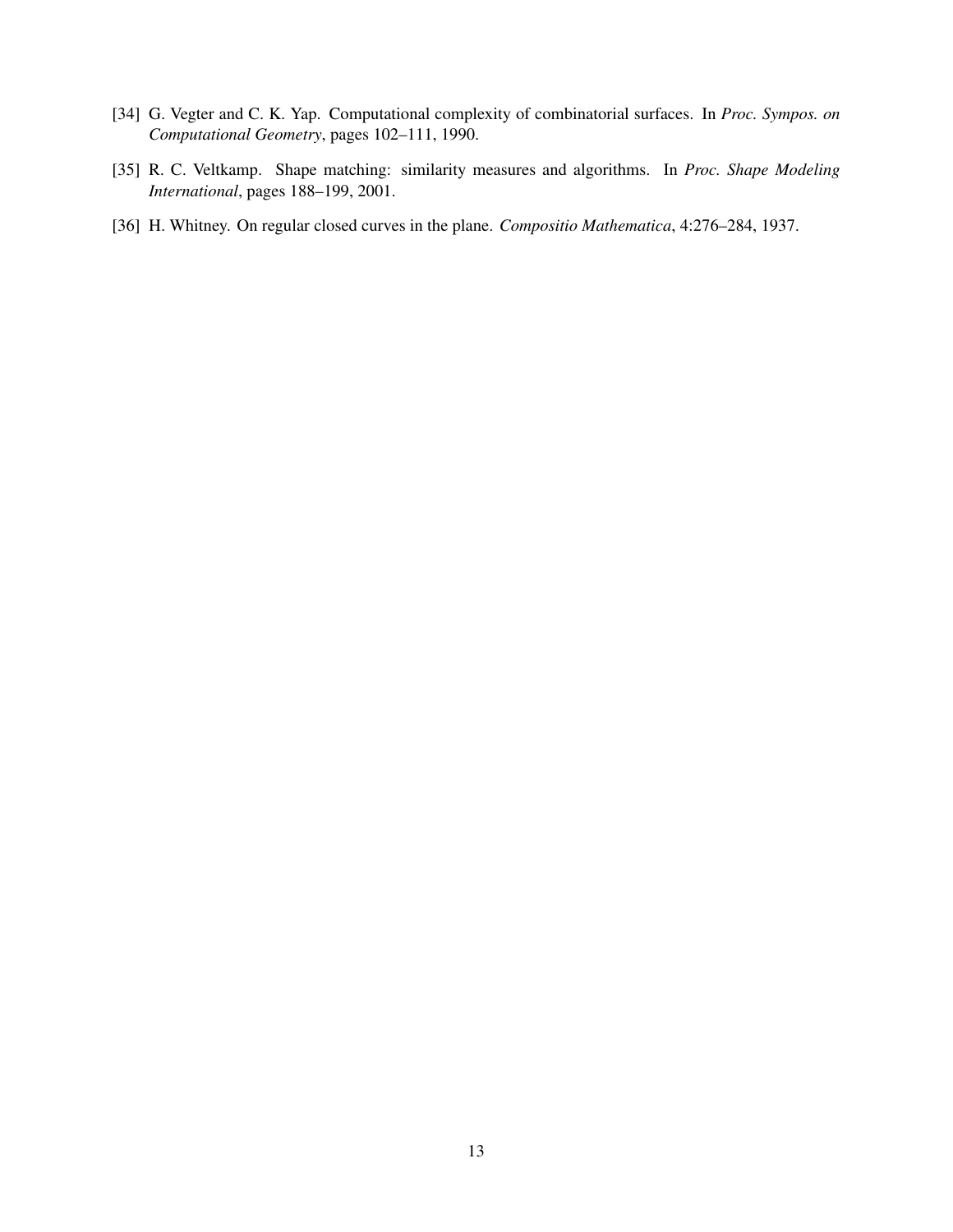# <span id="page-14-0"></span>A Proof for Observation [3.1](#page-4-2)

Note that  $H^*$  is a map from  $\Box \to M$ , where  $\Box = [0, 1] \times [0, 1]$  is the unit square and a point  $(s, t) \in \square$  will be mapped to  $H_t^*(s)$ . See the right figure for an illustration. (Since P and Q share starting and ending endpoint, the left and right sides of  $\Box$  should be contracted to a point. We use the square view for simpler illustration.) The top and bottom boundary edges of this square are mapped to  $Q$  and  $P$ , respectively. Given an anchor point  $\mathbf{b}_i$ , let  $\mathbf{p}_i$  and  $\mathbf{q}_i$  be the parameters of  $\mathbf{b}_i$  in  $H_0^*$  and  $H_1^*$ , respectively; that is,  $H_0^*(\mathbf{p}_i) = H_1^*(\mathbf{q}_i) = \mathbf{b}_i$ . By definition of anchor points, the pre-image of  $\mathbf{b}_i$  under



the map  $H^*$  necessarily includes a curve in  $\Box$  connecting  $\mathbf{p}_i$  on the bottom edge to  $\mathbf{q}_i$  on the top boundary edge of  $\Box$ . Since  $\mathbf{b}_i \neq \mathbf{b}_j$ , the pre-images of  $\mathbf{b}_i$  cannot intersect with that of  $\mathbf{b}_j$ . Hence no two such curves can intersect each other, which means that  $p_i$ s must be ordered in the same way as  $q_i$ s.

### <span id="page-14-1"></span>B Proof for Lemma [3.2](#page-4-0)



<span id="page-14-2"></span>Figure 2: (a) and (b) p is fixed from  $\gamma$  to  $\gamma^+$ , but not so in  $\gamma^{++}$ . Sweeping  $\gamma$  to  $\gamma^{++}$  directly through the shaded region in (c) has a smaller area than first to  $\gamma^+$  then to  $\gamma^{++}$  (see shaded region in (d)). The darker shaded region in (d) is swept twice. (e) If the deformation changes orientation at  $\gamma$ , then there is a local fold in the regions swept.

Consider a time t in the homotopy, and let  $\gamma = H_t$ . We first show that H deforms  $\gamma$  consistently, so that every point on  $\gamma$  is either fixed or deforms to the same side of  $\gamma$ .

First note that if some portion of  $\gamma$  is left sense-preserving at time t and then reverses its direction and becomes right sense preserving at time  $t^+$  a small amount later, some portion of the domain has been swept twice. Hence this homotopy cannot have minimal area, since we can create a smaller one which stops at time t and moves directly to some intermediate curve at a time greater than  $t^+$  without sweeping any portion twice. See Figure [2](#page-14-2) (e).

Now suppose that some portion of  $\gamma$  is deforming to one direction and another is morphing in the opposite direction. Since  $H$  is a homotopy and is therefore continuous, this means that there is at least one interval of fixed points between these two regions (which may possibly consist of a single point). Let  $p$  be an extremal point on this interval; see Figure [2](#page-14-2) (a) for a picture when  $p$  is the only fixed point. In addition, since p is a fixed point but not an anchor point, where know there is some  $t^+ = t + dt$  where p is still on  $h_{t+} = \gamma^+$  and another  $t^{++} = t^+ + dt$  where p is not on  $h_{t++} = \gamma^{++}$ .

Now we have several cases to consider. First, consider if  $H$  has directly reversed the direction of either portion of the curve (before p or after p), we are in a similar situation to the one previously discussed, since the curve goes from locally forward to locally backward (or vice versa). In this case, we again know that some area of the domain has been swept twice, which means  $\gamma^{++}$  has been swept over once and then was returned to, so we can reduce the area swept by H by reparameterizing H to move directly to  $\gamma^{++}$  without passing it and then reversing. (See Figure [2](#page-14-2) (b),(c), and (d) for an illustration.)

Now if neither portion directly reverses, then  $\gamma^{++}$  must also be deforming to two different directions. Also, we know that  $\gamma^{++}$  must intersect  $\gamma$  at some point  $q \neq p$ , since we are essentially rotating around a central set of fixed points on these curves. In this case, we can again alter  $H$  to attain a smaller area swept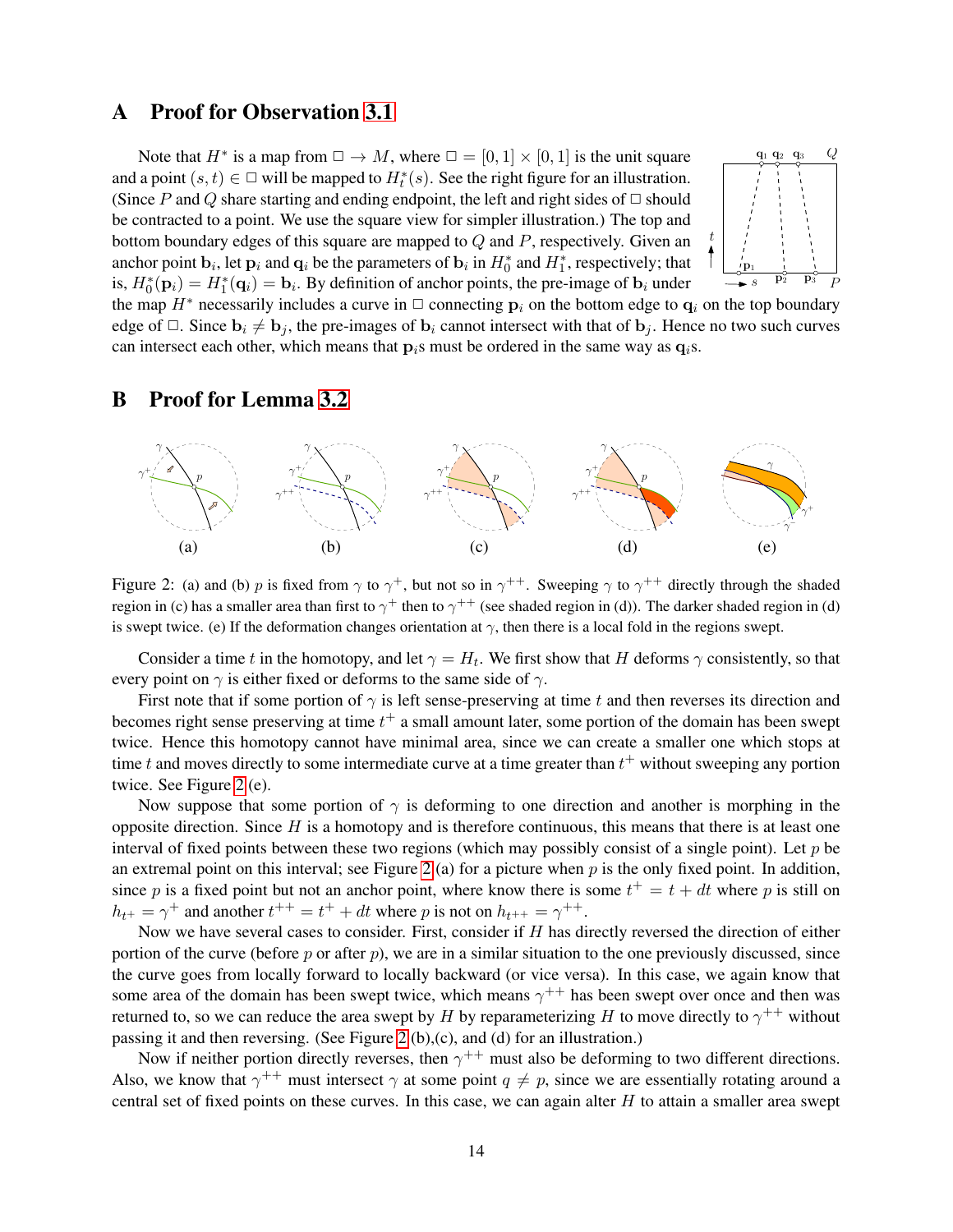

<span id="page-15-2"></span>Figure 3: (a) The cell R with highest positive winding number. It boundary consists of alternating  $P$ -arcs (red) and Q-arcs (green). The two cases of relations between  $P[p, q]$  and R are shown in (b) and (d), respectively. For case (b), we can deform P to sweep through  $\Omega$  as shown in (c), and reduce the number of intersections by 2. Similarly, for case (d), we can identify any bigon  $R'$  and deform  $P$  to reduce the number of intersections by 2 as well.

by simply sweeping directly from  $\gamma$  to  $\gamma^{++}$ ; this will reduce the area since the triangular region in the center bounded by  $\gamma$ ,  $\gamma^+$ , and  $\gamma^{++}$  will be swept only one time instead of twice.

The claim thus follows, since any homotopy with no anchor points that is not sense preserving cannot be minimal.

# <span id="page-15-0"></span>C Proof for Lemma [4.1](#page-5-3)

Without loss of generality, assume that the map  $H$  is right sense-preserving, always deforming an intermediate curve to its right. Consider the time-varying function  $F : [0, 1] \times \mathbb{R}^2 \to \mathbb{Z}$ , where  $F(t, x) = \text{wn}(x; H_t)$ is the winding number at  $x \in \mathbb{R}^2$  with respect to the curve parameterized by  $H_t$ . Obviously,  $F(0, x) =$ wn(x; P ∘ Q), and  $F(1, x) = 0$ . During the deformation,  $F(t, x)$  changes by either 1 or -1 whenever the intermediate curve sweep over it. Since the homotopy is right sense-preserving, when an intermediate curve sweeps  $x$ ,  $x$  always moves from the left side of the intermediate curve to its right side. Hence the winding number  $x$  decreases monotonically. Since in the end, the winding number at each point is zero,  $\text{wn}(x; P \circ Q) = F(0, x) \geq 0.$ 

If the map H is left sense-preserving, then a symmetric argument shows that wn $(x; P \circ Q) \le 0$  for all  $x \in \mathbb{R}^2$ .

# <span id="page-15-1"></span>D Proof for Lemma [4.3](#page-5-4)

We prove the claim by induction on the number of intersections between  $P$  and  $Q$ . The base case is when there is no intersection between P and Q. In this case,  $\Gamma$  is a Jordan curve which decomposes  $\mathbb{R}^2$  into two regions, one inside  $\Gamma$  and one unbound. By orienting  $\Gamma$  appropriately, every point in the bounded cell has winding number 1 and the claim follows.

Now assume that the claim holds for cases with at most  $k - 1$  intersections. We now prove it for the case with k intersections. Let an X*-arc* denote a subcurve of curve X. Consider the arrangement Arr(Γ) formed by  $\Gamma = P \circ Q$ . Since P and Q are simple, every cell in this arrangement has boundary edges alternating between P-arcs and Q-arcs. Assume without loss of generality that  $\Gamma$  has all non-negative winding numbers. Consider a cell  $R \in \text{Arr}(\Gamma)$  with largest (and thus positive) winding number. Since its winding number is greater than all its neighbors, it is necessary that all boundary arcs are oriented consistently as shown in Figure [3](#page-15-2) (a), where the cell  $R$  (shaded region) lies to the right of its boundary arcs.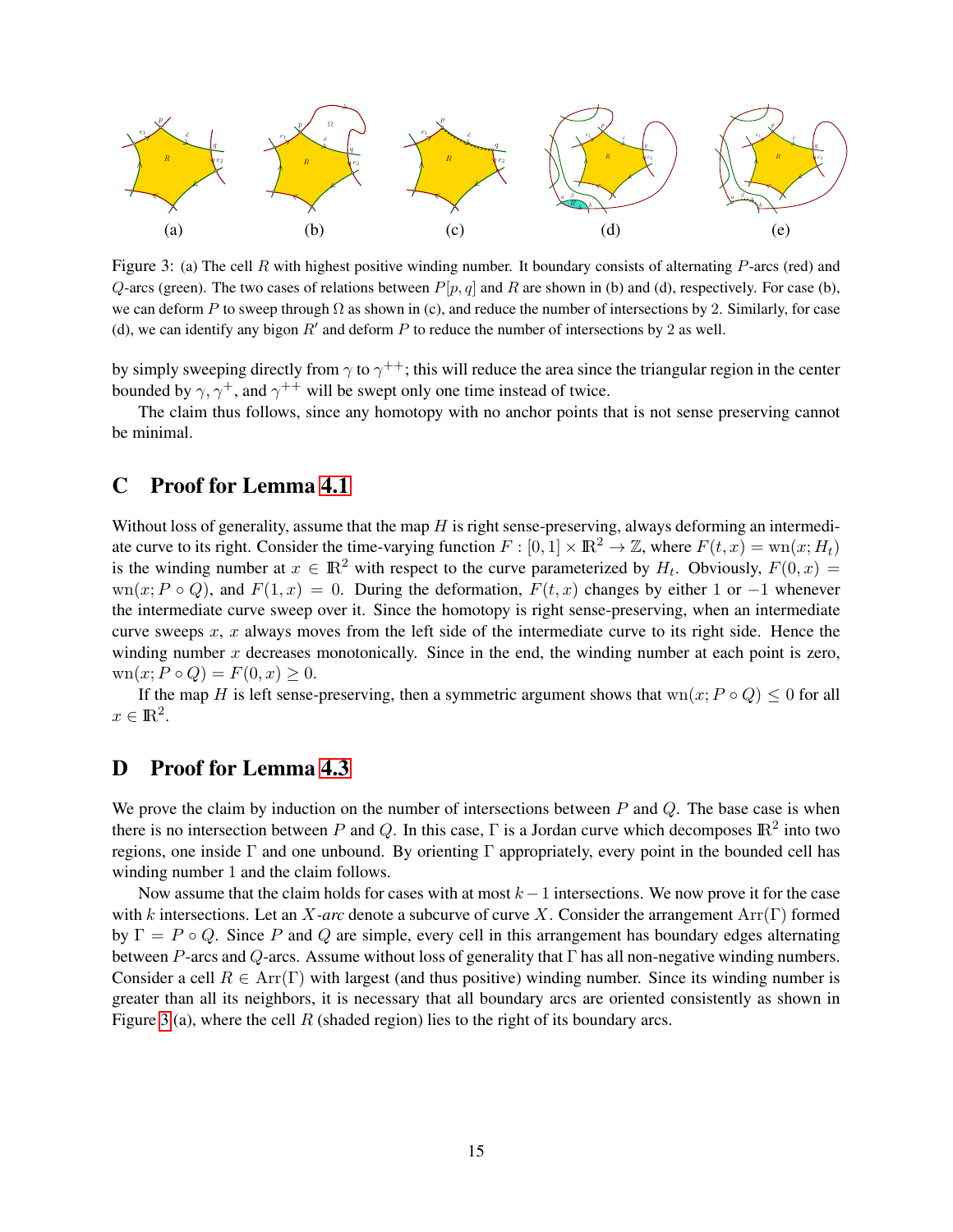If R has only two boundary arcs,  $e$  from  $P$  and  $e'$  from  $Q$ , respectively, then we can morph P to another simple curve P' by deforming e through R to  $-e'$  (where '−' means reversing the orientation). See the right figure for an illustration. The area swept by this deformation is exactly the area of cell  $R$ . Furthermore, after the deformation, every point  $x \in R$  decreases their winding number by 1, and no other point changes its winding number. Since points in this cell initially has strictly positive winding number, the resulting curve  $\Gamma' = P' \circ Q$  still has all non-negative winding



number. The number of intersections between  $P'$  and  $Q$  is  $k - 2$ . By induction hypothesis,  $\sigma(P', Q)$  = Tw(Γ'). Since  $Tw(\Gamma) - Tw(\Gamma') = Area(R)$ , we have that  $Tw(\Gamma) = \sigma(P', Q) + Area(R)$ . It then follows from Observation [4.2](#page-5-2) and the fact  $\sigma(P,Q) \leq \sigma(P',Q) + \text{Area}(R)$  that  $\sigma(P,Q) = \text{Tw}(\Gamma)$ .

Otherwise, the cell R has more than one P-arc. Take the P-arc  $e_1$  with the smallest index along P, and let p be the ending endpoint of it. Let  $e_2$  be the next P-arc along the boundary of R, and q its starting endpoint, and  $Q[p, q]$  the  $Q$ -arc between  $e_1$  and  $e_2$ , denoted by  $\bar{e}$  in Figure [3.](#page-15-2) Obviously, the subcurve  $P[p, q]$ cannot intersect R, and  $P[p, q]$  and  $-Q[p, q]$  bound a simple polygon, which we denote by  $\Omega$ . Either  $\Omega$  is on the opposite side of the Q-arc  $\bar{e}$  from the interior of R (Figure [3](#page-15-2) (b)), or they are on the same side (Figure [3](#page-15-2) (d)).

*Case (1):* R *and*  $\Omega$  *are on the opposite side of*  $\bar{e}$ . In this case, the region  $\Omega$  is to the right of the oriented arc  $P[p, q]$ . Note that P does not intersect the interior of  $\Omega$ ; as otherwise, P will either intersect itself or intersect  $\bar{e}$ , neither of which is possible. Hence only Q can intersect  $\Omega$ . Since Q is also a simple curve, there is no vertices of Arr(Γ) contained in the interior of  $\Omega$ . As a result, every cell of Arr(Γ) contained in  $\Omega$  must have at least one boundary edge coming from  $P[p, q]$ . This implies that each cell contained in  $\Omega$  has strictly positive winding number; that is, wn $(x; \Gamma) > 0$  for any  $x \in \Omega$ . This is because if a cell  $\xi \subseteq \Omega$  has winding number 0, then its neighbor across its boundary on the other side of  $P[p, q]$  will have winding number  $-1$ , as  $\Omega$  is to the right of P[p, q]. This violates the condition that Γ has all non-negative winding numbers and thus cannot happen.

We now deform P to P' by sweeping  $P[p,q]$  through  $\Omega$  to  $Q[p,q]$ . See Figure [3](#page-15-2) (c). The cost of this sweeping is Area $(\Omega)$  and Tw( $\Gamma$ ) – Tw( $P' \circ Q$ ) = Area $(\Omega)$ .  $P'$  is still simple, and the number of intersection points between P' and Q is now  $k - 2$ . Since wn $(x; \Gamma) > 0$  for any  $x \in \Omega$ , we have  $\text{wn}(x; P' \circ Q) \geq 0$  for  $x \in \Omega$ . No other point will change their winding number after this deformation. Thus the curve  $P' \circ Q$  has all non-negative winding numbers as well. Hence by induction hypothesis, we have that  $\sigma(P', Q) = \mathrm{Tw}(P' \circ Q)$ . Since  $\sigma(P, Q) - \sigma(P', Q) \le \text{Area}(\Omega)$  and  $\mathrm{Tw}(\Gamma) - \mathrm{Tw}(P' \circ Q) = \text{Area}(\Omega)$ , it then follows from Observation [4.2](#page-5-2) that  $\sigma(P,Q) = \text{Tw}(\Gamma)$ .

*Case (2):* R and  $\Omega$  are both from the same side of  $\bar{e}$ . We now consider the remaining case as shown in Figure [3](#page-15-2) (d). Take the unbounded region  $\overline{\Omega} := \mathbb{R}^2 \setminus \Omega$  which is the complement of  $\Omega$ . This unbounded region lies to the right of the oriented curve  $P[p, q]$ . Since both P and Q are simple, only Q can intersect  $\Omega$  and there is no vertices of Arr(Γ) contained in the interior of  $\overline{\Omega}$ . First, observe that it is not possible that  $\overline{\Omega} \cap Q = \emptyset$ . This is because otherwise,  $\overline{\Omega}$  is the unbounded face of Arr(Γ) and thus the winding number for all points in  $\Omega$  is 0. This however is not possible as this will imply that any point y to the immediate left of  $P[p,q]$  has winding number -1, violating our assumption that all cells in Arr(Γ) have consistent (non-negative) winding numbers.

Hence  $\overline{\Omega} \cap Q \neq \emptyset$ , and there are set of arcs from Q intersecting P[p, q]. Then there must exist a bigon cell R' bounded by only two arcs, one P-arc  $P[a, b] \subseteq P[p, q]$  and a Q-arc  $\beta$ . See Figure [3](#page-15-2) (d). Similar to the argument from the previous paragraph, we can show that points in  $R'$  must have strictly positive winding number. Now deform P to P' by sweeping  $P[a, b]$  through R' to  $\beta$  as shown in Figure [3](#page-15-2) (e). P' is still simple, the number of intersection points between  $P'$  and  $Q$  is now  $k - 2$ . Only points in  $R'$  reduce their winding number by 1, and the resulting arrangement still has consistent winding numbers. As such, by induction hypothesis, we have that  $\sigma(P', Q) = \text{Tw}(P' \circ Q)$ . Since  $\sigma(P, Q) - \sigma(P', Q) \le \text{Area}(R')$  and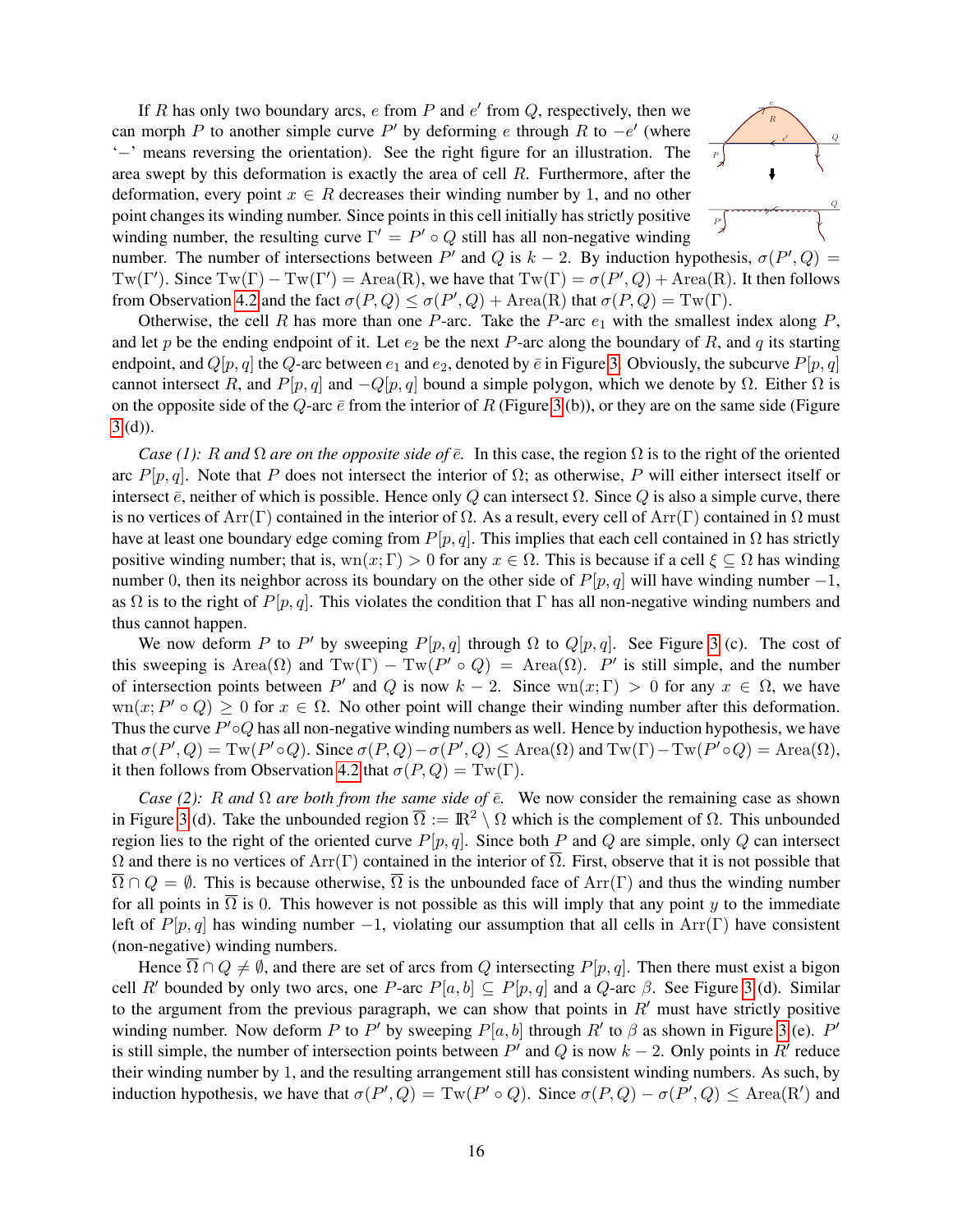$Tw(\Gamma) - Tw(P' \circ Q) = Area(R'),$  it then follows from Observation [4.2](#page-5-2) that  $\sigma(P,Q) = Tw(\Gamma)$ .

# <span id="page-17-1"></span>E Computing the Area of  $R_u$  for All  $u \in [1, I]$

We can pre-compute the area of  $R_u$ 's for all  $u \in [1, I]$  in  $O(n \log n + I)$  time as follows. First, we compute the arrangement of  $Arr(P + Q)$  and the area of all cells in it in  $O(n \log n + I)$  time. Each  $R_u$  is the region bounded between a P-arc



 $P[\hat{\mathbf{x}}_i, \hat{\mathbf{x}}_{i+1}]$  and a corresponding  $\hat{Q}$ -segment  $\hat{Q}[\hat{\mathbf{x}}_i, \hat{\mathbf{x}}_{i+1}]$ . Since no two P-arcs intersect, the containment relationship between such P-arcs satisfies parentheses property. In particular, we can use a collection of trees to represent the containment relation among all regions  $R_u$ s. See the right figure for an illustration. The difference between the region represented at a parent node and the union of regions represented by all its children is a cell in  $Arr(P+Q)$ . For example, the shaded cell in the right figure is the difference between  $R_0$  and its children  $R_2$  and  $R_4$ . We can thus compute the area of all  $R_u$ s by a bottom-up traversal of these trees. Computing these trees take  $O(I \log I)$  time by first sorting all intersection points with respect to their order along Q. Traversing these trees to compute all  $R_u$ s takes  $O(I)$  time. Putting everything together, we need  $O(n \log n + I \log I)$  time.

# <span id="page-17-0"></span>F Cycles in the Plane

We now consider the case where we have two simple cycles  $P$  and  $Q$  in the plane. We have the following characterization:

<span id="page-17-2"></span>Lemma F.1 *If the two simple cycles* P *and* Q *intersect, then there is an anchor point in the optimal homotopy between them.*

*Proof:* Suppose that P and Q intersect but there is no anchor point in the optimal homotopy  $H^*$ . By Lemma [3.2,](#page-4-0) we know that  $H^*$  must be sense preserving. However, this means that  $H^*$  continually moves one curve to the other in one local direction, which means that one curve must be entirely contained within the other, contradicting the assumption that they intersect.

At this point, the algorithm for cycles which intersect each other reduces to the one for curves: if we know which intersection point between P and Q is the anchor point, we can simply "break" the cycles into two curves at this point; this will become the start and end point for each of the two curves. Hence our algorithm for cycles will take a multiplicative factor of  $O(I)$  extra time than the algorithm for curves, since we need to try each possible intersection point as the required anchor point.

It then follows from Theorem [4.4](#page-8-0) that:

**Corollary F.2** *Given two polygonal cycles*  $P$  *and*  $Q$  *in the plane of*  $n$  *total complexity and with*  $I > 0$ intersection points, we can compute the optimal homotopy and its area in  $O(I(I^2\log I + n\log n))$  time.

The remaining case is that when the two polygonal cycles  $P$  and  $Q$  are disjoint. If one of the cycle contains the other, then the area of the optimal homotopy is simply the area sandwiched between these two simple cycles. This can be computed in  $O(n \log n)$  time easily.

However, if the cycles are disjoint but neither contains the other, then in a sense the "optimal" free homotopy between them will simply be the area bounded by each curve, since the homotopy can collapse each curve separately to a point and then deform the points to each other. Indeed, that the sum of area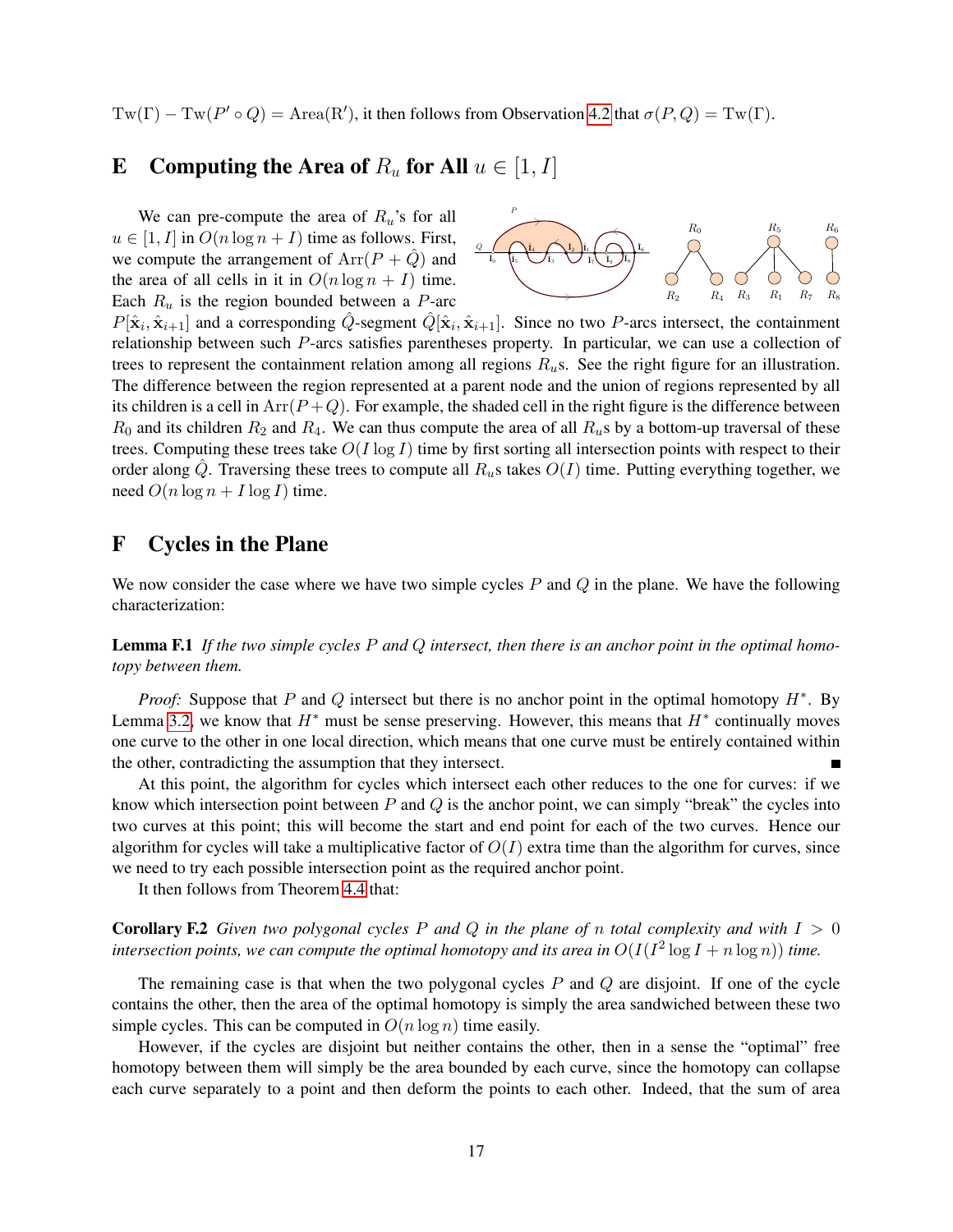bounded by the two Jordan cycles P and Q is the minimum possible homotopy area follows from a similar argument as the proof of Observation [4.2.](#page-5-2) However, in this case, the free homotopy described above is not regular since it collapses a curve to a single point. Nevertheless, one can argue that there exists a sequence of regular homotopies whose areas converge to this sum. In other words, the optimal area homotopy is still well-defined (as the *infinum* of the area of regular free homotopies between P and Q), although there does not exist a regular homotopy to achieve this optimal area. (This is analogous to similar issues that arise in the general case, and is the reason for introducing more restricted integrals in the mathematical literature [\[27\]](#page-12-13).)

### <span id="page-18-0"></span>G Algorithm for the Cases with Non-zero Genus

We now explain our algorithm to compute the optimal homotopy for two polygonal chains  $P$  and  $Q$  from a triangulation K of a compact orientable surface M with genus  $g > 0$ . There are n total edges in P and Q, each being an edge of  $K$ . The two homotopic paths  $P$  and  $Q$  share the same starting and ending points. Let I be the number of intersection points between P and Q; obviously,  $I = O(n)$  in this scenario. Denote by  $N$  the complexity of  $K$ .

The high level idea is to compute a lift of the curve  $C = P \circ Q$  in the universal covering space, which we denote as  $C = P \circ Q$ , and then apply the algorithm from Section [4](#page-4-3) to the lifted curves. We now detail the steps involved and their complexity.

Step 1: Compute relevant portion of a universal covering space. Eventually, we will construct a portion of a univeral covering space  $U(K)$  by tiling the so-called polygonal schema of M [\[34,](#page-13-2) [20\]](#page-12-15). We use the algorithm from [\[20\]](#page-12-15) to construct a polygonal schema T (and a reduced version of it) in  $O(N)$  time. The universal covering space will consist of infinite copies of this polygonal schema glued together appropriately. In what follows, we call each copy of the polygonal schema in the constructed univesal covering space *a tile*.

For  $g \ge 1$ , the universal covering space  $\mathcal{U}(K)$  is homeomorphic to  $\mathbb{R}^2$ . By fixing the lift of the starting endpoint of P and Q in  $U(K)$ , we obtain a specific lift P and Q for P and Q respectively. Since P and Q are homotopic,  $\tilde{P}$  and  $\tilde{Q}$  form a closed curve, denoted by  $\tilde{C} = \tilde{P} \circ \tilde{Q}$ . Note that the number of intersection points between  $\tilde{P}$  and  $\tilde{Q}$  is at most I, as every intersection point in the lift necessarily maps to an intersection point of P and Q under the covering map, but not vice versa. Consider the arrangement  $Arr(\tilde{C})$  in  $U(K)$ , and we want to construct the portion of the universal covering space  $U \subseteq \mathcal{U}(K)$  such that all *bounded* cells in  $Arr(C)$  will intersect (either along the boundary of these cells or enclosed in their interior).

As shown in [\[20\]](#page-12-15), the lifted curve C passes through  $O(n)$  number of tiles in  $U(K)$ . However, while the total number of tiles intersecting all bounded cells in  $Arr(C)$  is  $O(n)$  for the case where  $g > 1$ , it can be  $\Theta(n^2)$  for the case when  $g = 1$ . Hence to this end, we will separate the case for  $g = 1$  and  $g > 1$  and handle them differently.

For the case  $q > 1$ , we again use the algorithm by Dey and Schipper [\[20\]](#page-12-15) to compute the relevant portion U of the universal covering space in  $O(n \log q + N)$  time. The output contains all  $O(n)$  copies of the polygonal schema intersecting U, where each tile is represented by a reduced  $4q$ -gon without being explicitly filled with triangles from  $K$ . Once these are known, we can compute the combinatorial structure of the arrangement of C in U, as well as the description of the set of tiles each bounded cell in  $Arr(C)$ intersects, in  $O(n + I \log I)$  time.

For the case  $g = 1$ , the input manifold is a torus, and the canonical polygon schema for it is a rectangle with oriented boundary arcs  $aba^{-1}b^{-1}$ . Imagine now that we give the *base polygonal schema*  $T_0$  (which is the tile that contains the lift of the starting point of P and Q) a *coordinate* (0, 0), and the coordinate for every other copy of the polygon is shown in Figure [4](#page-19-0) (a). Specifically, a copy of polygonal schema T has coordinate  $(i, j)$  if those closed loops whose lift starting from  $T_0$  and ending in T have the same homotopy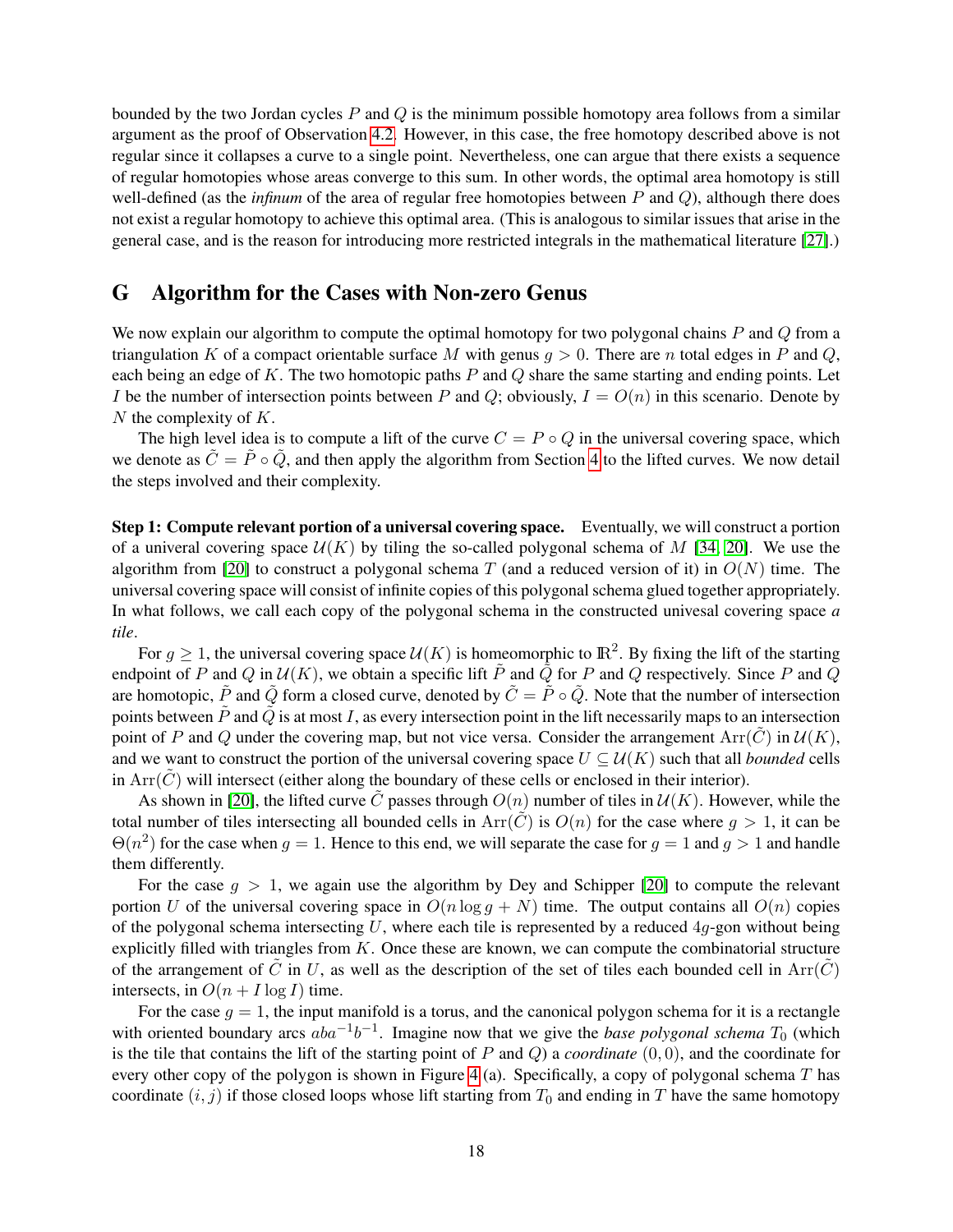

<span id="page-19-0"></span>Figure 4: (a) A combinatorial view of the universal covering space  $\mathcal{U}(M)$ . a and b are the generators and we can give each cell a coordinate. (b) The lift of  $P$  (solid curve) and the lift of  $Q$  (dashed curve). The heavily shaded region are copies of polygonal schema contained inside cells of  $Arr(\tilde{C})$ , and their total number can be easily computed by a scanning algorithm.  $R_1$  is an essential cell;  $R_2$  and  $R_3$  are two non-essential cells.

type as  $a^i b^j$ . We can easily obtain the sequence of the rectangles (and their coordinates) that the curve  $\tilde{C}$ will pass through in  $O(n + N)$  time [\[20\]](#page-12-15). Once these coordinates are known, the combinatorial structure of the arrangement of  $\tilde{C}$  in U can also be computed in  $O(n + I \log I)$  time. Note that in this case, we do not explicitly enumerate the set of tiles fully enclosed within a bounded cell of  $Arr(\tilde{C})$  (the shaded tiles in Figure [4](#page-19-0) (b)), whose number can be  $\Theta(n^2)$  instead of  $O(n)$  as in the case when  $g > 1$ .

**Step 2: Area of cells in**  $Arr(\tilde{C})$ . In order to perform our algorithm introduced in Section [4](#page-4-3) to the lifted curves  $\tilde{P}$  and  $\tilde{Q}$ , in addition to the combinatorial structure of Arr( $\tilde{C}$ ), we also need the area of each cell in Arr( $\tilde{C}$ ). We first describe how to compute it for the case  $q = 1$ .

Take any cell X in Arr $(\tilde{C})$  and assume the boundary of X intersects m copies of polygonal schema. Even though that X may contain  $\Theta(m^2)$  copies of polygonal schema in its interior, we do not need to enumerate these interior tiles explicitly to compute their total area.

Indeed, by a scanning algorithm from left to right, we can compute in  $O(m)$  time how many tiles are completely contained inside  $X$  (heavily–shaded regions in Figure [4](#page-19-0) (b)) (note that the coordinates of each rectangle traversed by the boundary of  $X$  are known). Since the area of every polygonal schema is simply the total area of the input triangulation, we can compute the total area of rectangles contained inside  $X$  in  $O(m)$  time.

Now let  **be the collection of tiles that intersect the boundary of**  $X$ **. It remains to compute the total area** of  $\mathbf{R} \cap X$ . Call  $T \cap X$  a *sub-cell*, for each tile  $T \in \mathbf{R}$ . Let G denote the boundary curves of the polygonal schema T. There are two types of sub-cells: the *essential* ones which contain at least one intersection point between  $\tilde{P}$  and  $\tilde{Q}$  as their vertices, and the *non-essential* ones which are bounded either by arcs from G and arcs from  $P$ , or bounded by arcs from  $G$  and arcs from  $Q$ . See Figure [4](#page-19-0) (b) for examples.

First let us consider all non-essential sub-cells (for all cells X of  $Arr(C)$ ) formed by boundary arcs of a tile and arcs from P. If we plot all these P-arcs within one tile, no two P-arcs in this tile intersect, as  $P$  is a simple curve. Imagine that we pick an arbitrary but fixed point on the boundary  $G$  of the polygonal schema T as the origin o. Each P-arc  $\alpha$  subdivides T into two regions, and let  $T_{\alpha}$  denotes the canonical one excluding o. Note that since P is a simple curve, the set of canonical regions  $T_{\alpha}$ s for all P-arcs again satisfy the parenthesis property, and these regions and their areas can be computed in  $O(n \log n + N)$  time using a data structure similar to one used in Section [E](#page-17-1) to compute the area of  $R<sub>u</sub>$ s. See Figure [5](#page-20-0) for an illustration. Once these areas are known, the area of each non-essential sub-cell can be computed in  $O(s)$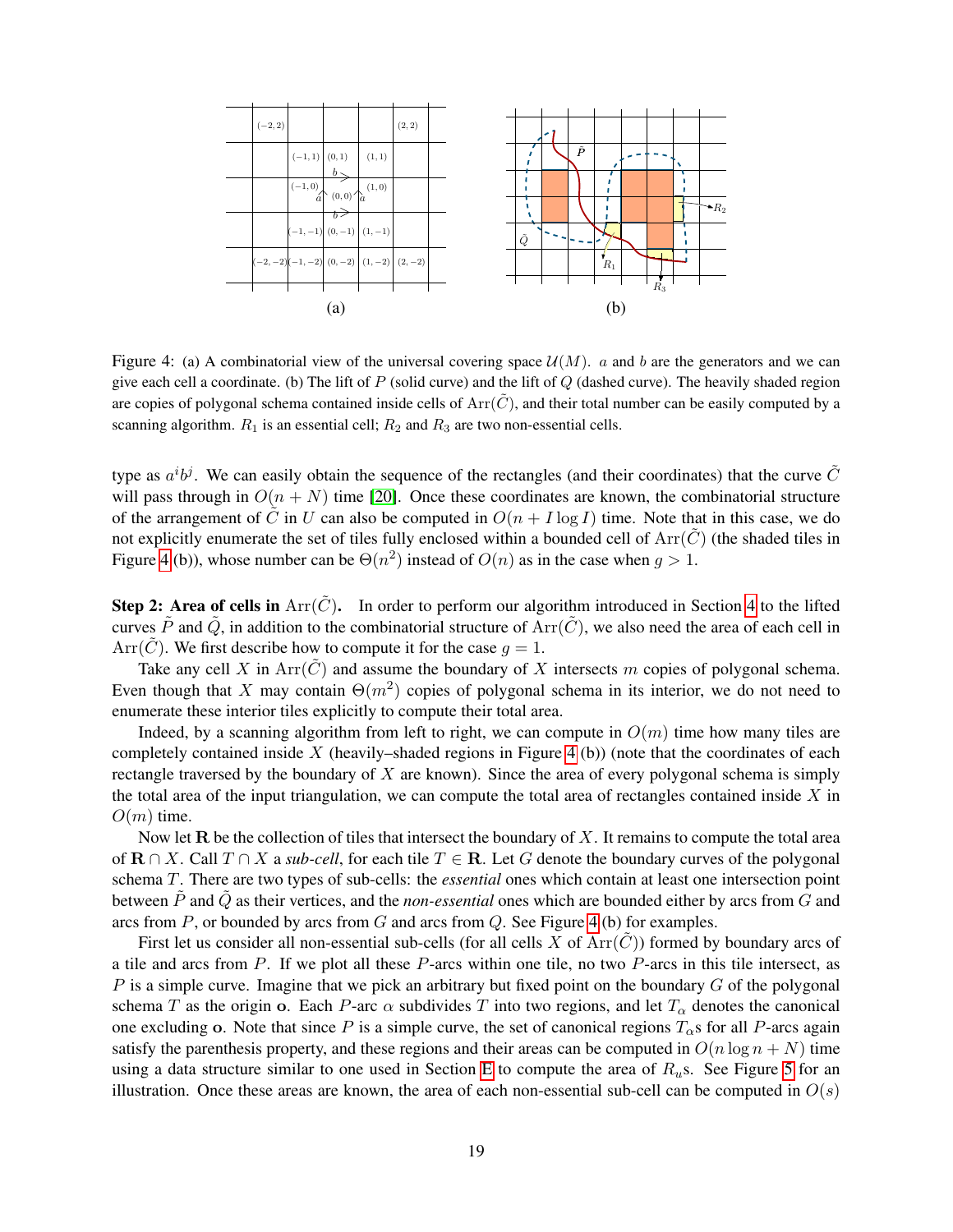

<span id="page-20-0"></span>Figure 5: (a) We overlay all non-essential sub-cells involving P-arcs into one copy of the polygonal schema. (b) An example of the canonical region  $T_{\alpha}$  is shown for arc  $\alpha$  (shaded region in the top-right corner). The shaded region in the middle is a sub-cell X which is computed as  $T_{\beta_0} - T_{\beta_1} - T_{\beta_2} - T_{\beta_3}$ , where  $\beta_i$ s are the boundary P-arc for X. Among these P-arcs,  $\beta_0$  is the top-most arc in the data structure as described in Section [E.](#page-17-1)

time where s is the number of P-arcs on the boundary of this sub-cell. See Figure [5](#page-20-0) (b). Hence the areas of all non-essential sub-cells can be computed in  $O(n)$  time once all  $T_{\alpha}$ s are known. The total time complexity required here is thus  $O(n \log n + N)$ . The areas for all non-essential sub-cells (for all cells X of Arr( $\hat{C}$ )) formed by G and Q-arcs can be computed in a symmetric manner.

What remains is to compute the area of all essential sub-cells. Again, let  $G$  denote the boundary of the polygonal schema T. We use a  $PQ$ -arc to refer to an arc that starts and ends with points on G and consists of alternating P- and Q-arcs. Note that an essential sub-cell is either completely contained within a polygonal schema, or its boundary consists of PQ-arcs, G-arcs, P-arcs and Q-arcs. In particular, no two PQ-, Por  $Q$ -arcs can be consecutive: they are separated by  $G$ -arcs. Now collect all  $P$ -arcs and  $Q$ -arcs that are involved in  $PQ$ -arcs. Plot them within the same tile T and compute their arrangement A as well as the area for each cell in A. This can be done in  $O(n \log n + N)$  time and A has only  $O(I)$  (not  $O(n)$ ) number of cells. If an essential sub-cell X is completely contained within a polygonal schema, then it is a union of a set of cells from A. We can simply spend  $O(I)$  time to go through cells in A, identify those contained in X and return their total area. If an essential sub-cell X has  $G$ -arcs on its boundary, then we need a slightly more complicated way to handle it.

Specifically, for all the remaining essential sub-cells, there can be  $O(I)$  number of PQ-arcs along their boundaries. (Note that two  $PQ$ -arcs can share common  $P$ -arcs or  $Q$ -arcs among them). Each  $P$ -arc or Q-arc from the arrangement A can appear in at most  $O(I)$  PQ-arcs. Hence it takes  $O(I^2)$  times to compute and enumerate all PQ-arcs. Similar to before, each PQ-arc  $\alpha$  divides the tile T into two regions, and we define  $T_{\alpha}$  to be the canonical one that excluding a specific origin o on G. Take an essential sub-cell X that has s number of P-, Q-, or PQ-arcs along its boundary, denoted by  $\alpha_1, \alpha_2, \ldots, \alpha_s$ . Let  $\alpha_1$  be the arc (which can be  $P$ -,  $Q$ - or  $PQ$ -arc) whose endpoints along G spans the largest interval. Then, X can be represented as  $X = T_{\alpha_1} - \bigcup_{i \in [2, s]} T_{\alpha_i}$ , where  $T_{\alpha_i}$  is the canonical region defined by an arc  $\alpha_i$ . Since the area of all canonical regions are known (for  $P$ -arcs or  $Q$ -arcs, we have computed them before), the area of  $X$  ts area can be computed in  $O(s)$  time. Computing the area of all remaining essential sub-cells thus takes  $O(I^2)$ time.

Putting everything together, the total time needed to compute the area of all cells in  $Arr(\tilde{C})$  takes  $O(n \log n + N + I^2)$  time for the case of  $g = 1$ .

The case when  $g > 1$  is similar and simpler. Indeed, we now can afford to compute all the tiles contained within any cell of Arr( $\tilde{C}$ ) explicitly, as their total number is bounded by  $O(n)$  [\[20,](#page-12-15) [33\]](#page-12-16). The areas of essential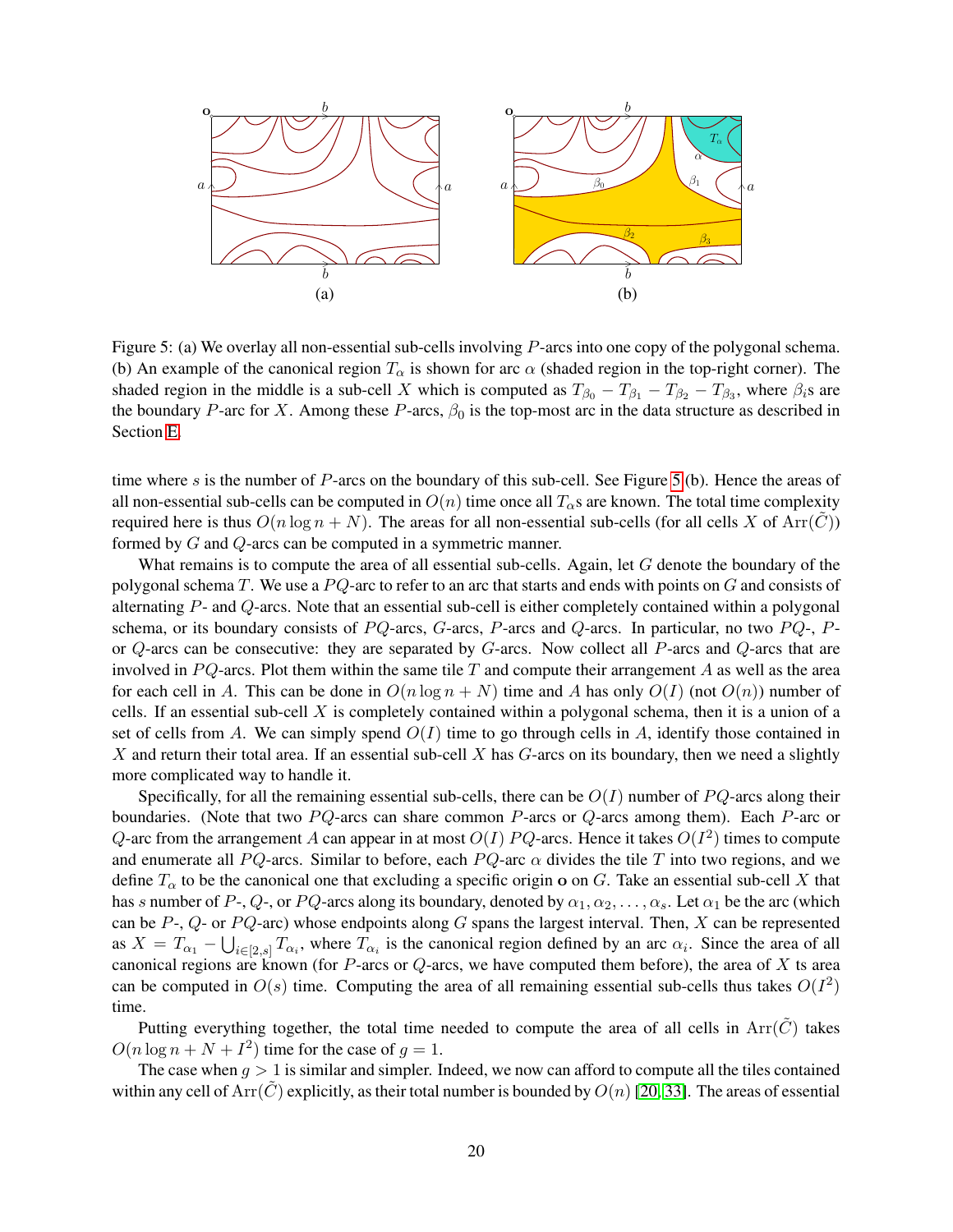and non-essential sub-cells are computed using the same algorithm as above. The total time complexity is  $O(n \log n + n \log g + N + I^2).$ 

Step 3: Putting everything together. With the combinatorial structure of  $Arr(\tilde{C})$  and the area of each cell computed, we now apply the algorithm from Section [4.2](#page-6-0) to compute the optimal homotopy in  $O(I^2 \log I +$  $n \log n$ ) time in  $\mathcal{U}(M)$ , which, by [5.1,](#page-9-2) gives the optimal homotopy between P and Q in M in the same time bound. The total time complexity for the entire algorithm is  $O(n \log n + n \log g + I^2 \log I + N)$ .

## <span id="page-21-0"></span>H Missing Details for the Sphere Case

<span id="page-21-3"></span>**Observation H.1** *Given a closed curve*  $\Gamma$  *and any two points*  $z, w \in S$ *, we have that:*  $wn(x; w)$  =  $wn(x; z) + wn(z; w)$  *(all winding numbers are w.r.t the curve*  $\Gamma$ *). In particular, for any two points*  $z_1, z_2$ *from the same cell of* Arr( $\Gamma$ )*, we have that*  $wn(x; \mathbf{z}_1) = wn(x; \mathbf{z}_2)$  *for all*  $x \neq \mathbf{z}_1$ *,*  $\mathbf{z}_2$ *.* 

*Proof:* Let  $\gamma(x, y)$  be a path connecting point x to y. Note that the concatenation between  $\gamma(x, z)$  and  $\gamma(z, w)$  is a path from x to w. Since wn $(x; w)$  is simply the summed signed crossing number of any path from x to w with respect to  $\Gamma$ , the claim follows immediately.

### <span id="page-21-1"></span>H.1 Proof for Observation [5.3](#page-9-1)

Suppose x and y are two points from the interior of R such that  $H^*$  sweeps through x, but not y. Connect x with y by any path  $\gamma$  in the interior of R. This path has to intersect the boundary of the region swept by  $H^*$ , and let z be one such intersection point on  $\gamma$ . Obviously, there is a local fold in the optimal homotopy as it sweeps through  $z$ ; namely, some intermediate curve will touch  $z$  and immediately trace back. Thus the input homotopy  $H^*$  cannot be sense-preserving. Contradiction. Hence  $H^*$  sweeps y as well.

#### <span id="page-21-2"></span>H.2 Proof for Lemma [5.4](#page-10-0)

We prove the lemma by induction on the number of intersections between  $P$  and  $Q$ . When there is no intersection between P and Q (other than the common endpoints), the Jordan curve  $P \circ Q$  divides the sphere into two connected components, and the optimal homotopy is the smaller area of the two. The lemma holds for this base case.

Now assume that the lemma holds for  $P$  and  $Q$  with at most  $k$  intersection points. We wish to show the result for the case where P and Q have  $k+1$  intersection points. Since  $H^*$  has no anchor points, this optimal homotopy is sense-preserving by Lemma [3.2.](#page-4-0) Assign an orientation to the closed curve  $C = P \circ Q$  so that locally, every point on the curve  $P$  will continuously deform to its right during the optimal homotopy. Now pick an *arbitrary* point z not on P and Q, and compute the winding number for each cell of  $Arr(P + Q)$ w.r.t. z. Take the cell R with the largest winding number. We assume that  $z \notin R$ . Suppose this is not the case and that  $z \in R$ . Then we show that we can change the choice of z to make this hold.

Specifically, if  $z \in R$ , then the cell R must have winding number 0. Now take the cell R' of Arr( $P + Q$ ) with the smallest winding number, and let w be a point from R'. Obviously,  $wn(w; z) \leq wn(x; z) \leq 0$  for any  $x \in S$ . Now we consider the winding numbers w.r.t. to w instead of z. By Observation [H.1](#page-21-3) we have that  $wn(x; w) = wn(x; z) + wn(z; w)$ . On the other hand, we have that  $wn(z; w) = -wn(w; z)$ . Hence  $\text{wn}(z; w) > \text{wn}(x; z) > 0$  for any  $x \in S$ . In other words, for this new choice of point w, we have that R still has the largest winding number and in this case,  $w \notin R$ .

Similar to the proof of Lemma [4.3,](#page-5-4) the boundary of this cell consists of alternating arcs from  $P$  and from Q, and they necessarily have the orientation as shown in Figure [1](#page-5-1) (a) (otherwise, one of the neighboring cell if R will have a larger winding number). Choose the P-arc  $e_1$  that appears earliest along P, with p being its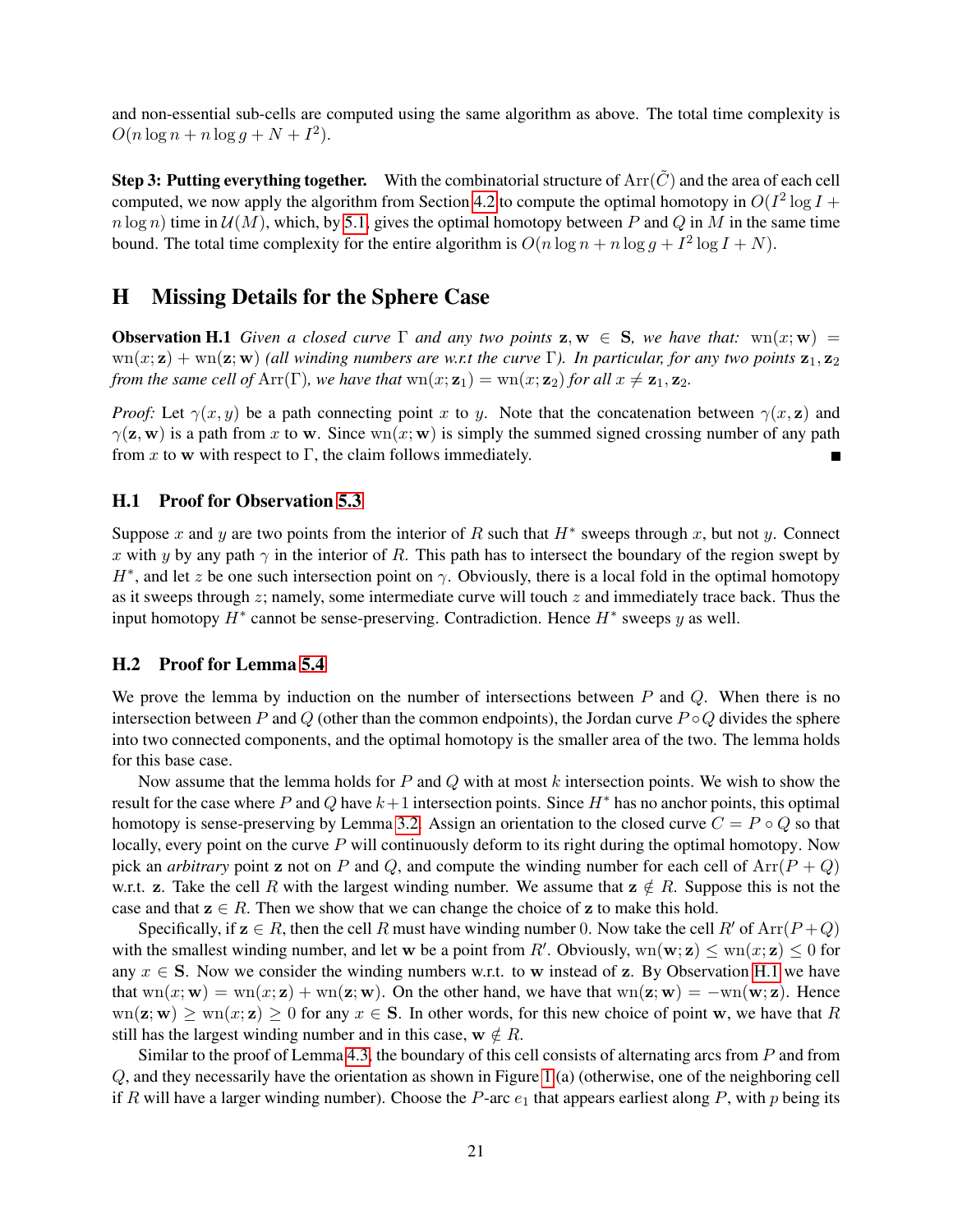

<span id="page-22-1"></span>Figure 6: (a) Take  $\Omega$  as the region to the left of  $Q[p,q]$ . (b) There always exists a bigon  $\Omega'$  (possibly  $\Omega$  is no  $Q$ -arc intersects  $P[p, q]$ .

ending endpoint. Let  $P[q]$  be the next intersection between P and R. We have that  $P[p,q]$  and  $\bar{e} = Q[p,q]$ do not intersect each other. The Jordan curve  $P[p, q] \circ (-Q[p, q])$  bounds two regions on the sphere (instead of a bounded one and an unbounded one in the planar case as shown in Figure [1](#page-5-1) (b) and (d)). We consider the region that lies to the right of  $P[p, q]$  (thus left of  $\bar{e}$ ), and denote it by  $\Omega$ . See Figure [6](#page-22-1) (a). Since R is to the right of  $\bar{e}$ ,  $\Omega \cap R = \emptyset$ . As P is simple, only Q can potentially intersect the cell  $\Omega$ . Hence there always exists a bigon  $\Omega'$  in  $\Omega$  which is a cell in  $Arr(P+Q)$ . See Figure [6](#page-22-1) (b). Note that it is possible that  $\Omega' = \Omega$ . Let  $P[a, b]$  denote the P-arc that bounds the bigon  $\Omega'$ . Let  $P'$  be a new curve obtained by replacing  $P[a, b]$ with (slightly above)  $Q[a, b]$ . Since P deforms always to the right in the optimal homotopy, and in the end,  $P[a, b]$  needs to deform to some portion of Q (which is not necessarily  $Q[a, b]$  though), one can show that there is an optimal homotopy between P and Q that consists of first sweeping  $P[a, b]$  to  $Q[a, b]$  through  $\Omega'$ , and then optimally morph P' to Q. On the other hand, by the induction hypothesis, there is an optimal homotopy  $H'$  from  $P'$  to  $Q$  that does not sweep some point, say  $z_1$  in S. There are now two cases:

- (i) If  $z_1 \in S \Omega'$ , then there is an optimal homotopy from P to Q that does not sweep  $z_1$  as well. The induction step then holds and the claim follows.
- (ii) Otherwise,  $z_1 \in \Omega'$ . Consider the cell  $R' \in \text{Arr}(P'+Q)$  that contains  $z_1$ . Note that  $R' \cap (\mathbf{S}-\Omega') \neq \emptyset$ , as there is no vertices of  $Arr(P' + Q)$  contained neither on nor inside  $\Omega'$ . Hence  $R'$  must also contain some point, say  $z_2$ , that is outside of  $\Omega'$ . It then follows from Observation [5.3](#page-9-1) that  $z_2$  is not swept either. This leads us back to case (i), and the induction step again holds.

The claim then follows by induction.

#### <span id="page-22-0"></span>H.3 Details of Algorithm for Sphere Case

**Dynamic programming framework.** Similar to the planar case, let  $x_0, \ldots, x_I$  denote the intersection points between P and Q, ordered by their indices along P, with  $x_0$  and  $x_1$  being the beginning and ending points of P and Q. Let  $T(i)$  denote the optimal homotopy area between  $P[\mathbf{0}, \mathbf{x}_i]$  and  $Q[\mathbf{0}, \mathbf{x}_i]$ , and  $C[i, j]$ the closed curve formed by  $P[\mathbf{x}_i, \mathbf{x}_j] \circ Q[\mathbf{x}_j, \mathbf{x}_i]$ . However, now we say that a pair of indices  $(i, j)$  is *valid* as long as  $x_i$  and  $x_j$  have the same order along P and along Q. This is different from the definition of valid pairs of indices as in the planar case.

Specifically, for any closed curve  $\gamma$ , it turns out that  $\gamma$  can always have consistent winding number for *some* choices of the point of infinity z: that is, there always exists  $z \in S$  such that wn $(x, z; \gamma)$  is consistent for all  $x \in S_z$ . We call such choices of z *consistent representatives w.r.t.*  $\gamma$ . Let  $Tw^*(\gamma) :=$  $\min_{\mathbf{z}} |Tw(\gamma; \mathbf{S}_{\mathbf{z}})|$  where z ranges over all possible choices of consistent representatives w.r.t.  $\gamma$ . Then,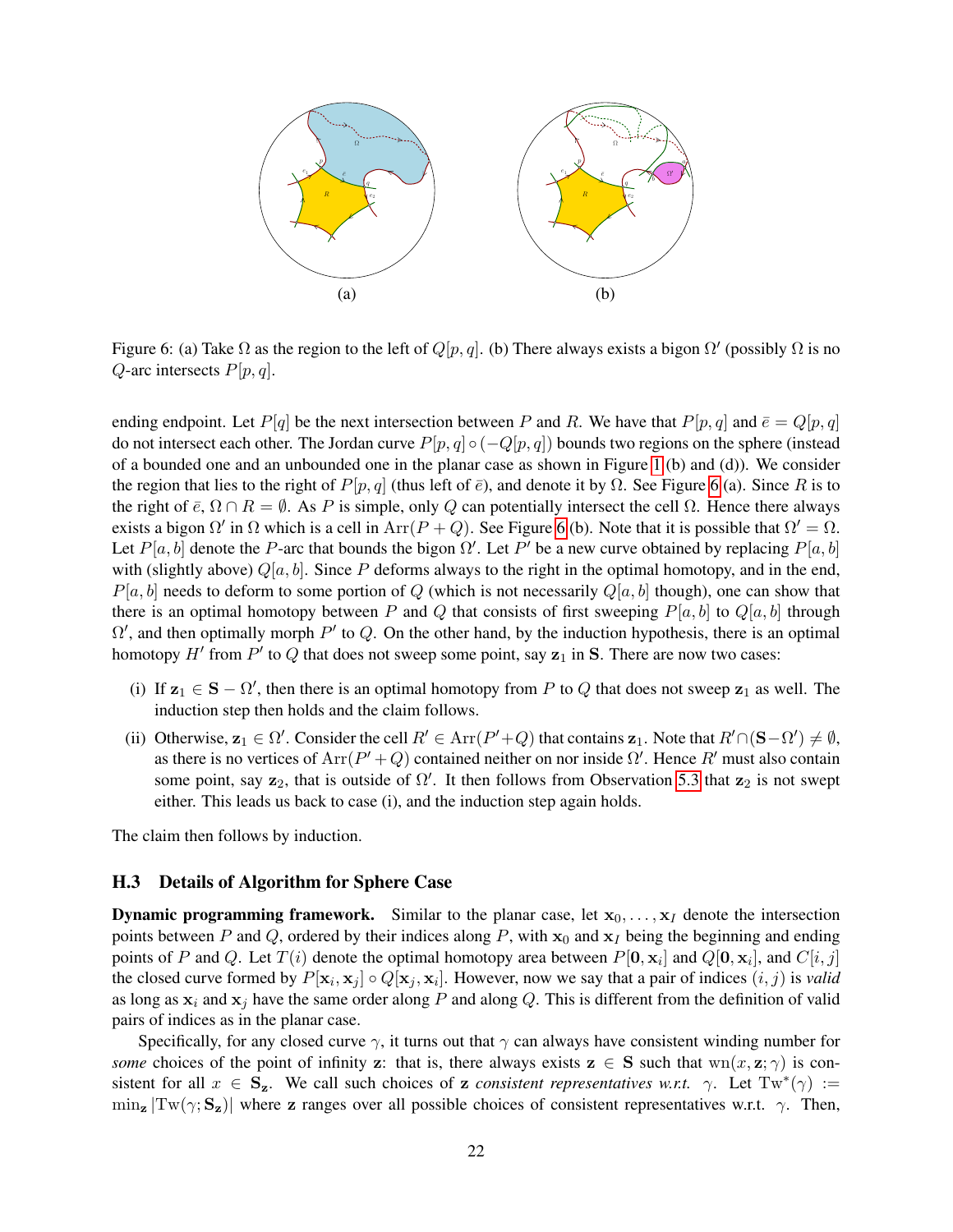Lemma [4.3](#page-5-4) and [5.4](#page-10-0) imply that if there is an optimal homotopy between  $P[\mathbf{x}_i, \mathbf{x}_j]$  and  $Q[\mathbf{x}_i, \mathbf{x}_j]$  with no anchor points, then the optimal homotopy area is  $Tw^*(\gamma)$ . However, different from the planar case,  $Tw^*(C[i, j])$  is defined for all valid pairs of i, js, and it may not in general be the optimal homotopy area for  $P[\mathbf{x}_i, \mathbf{x}_j]$  and  $Q[\mathbf{x}_i, \mathbf{x}_j]$ . We now have the following recurrence:

$$
T(i) = \begin{cases} 0, & \text{if } i == 0 \\ \min_{j < i} \text{ and } (j, i) \text{ is valid } \left\{ \text{ Tw}^*(C[j, i]) + T(j) \right\}, & \text{otherwise} \end{cases}
$$

As before, the final goal is to compute  $T(I) = \sigma(P, Q)$ .

**Computing** Tw<sup>\*</sup>s. Here we describe how to compute  $Tw^*(C[i,j])$  efficiently. Specifically, we show how to compute all  $Tw^*(C[r, j])$ s for all  $j > r$  in  $O(I)$  time, for any fixed r, after  $O(n \log n + I \log I + N) =$  $O(n \log n + N)$  preprocessing.

First, let us choose the representatives by taking two points around each intersection points  $x_i$  between P and Q as shown in the right figure. Consider only those representatives to the right of  $Q$  (which are those above  $Q$  in the right figure), and denote them by  $Z = \{z_1, \ldots, z_I\}$ . Z is sorted by their indices along Q. Those to the left of it can be handled similarly. The first observation is that for any two consecutive representatives,  $wn(x; z_i) - wn(x; z_{i+1})$  is 1 or -1, depending on the orientation of P-arc that separating them.



Now to compute which  $z_i$  will give consistent winding numbers, we first compute the winding number of each cell in  $Arr(P + Q)$  for  $z_1$ . Next, take the cells  $R_1$  and  $R_2$  with minimum and maximum winding numbers, and assume that  $z_{i_1}$  and  $z_{i_2}$  are their representatives. If there are more than one cells with largest (or smallest) winding numbers, just pick an arbitrary one. By Observation [H.1,](#page-21-3) the closed curve  $C[r, j] :=$  $P[\mathbf{x}_r, \mathbf{x}_j] \circ Q[\mathbf{x}_r, \mathbf{x}_j]$  has all non-negative winding number w.r.t  $\mathbf{z}_{i_1}$ , and all non-positive winding number w.r.t.  $z_{i_2}$ . Hence we simply compute the total winding number  $Tw(C[r, j]; z_{i_1})$  and  $Tw(C[r, j]; z_{i_2})$ , and return the one with the smaller absolute value as  $Tw^*(C[r,j])$ . We refer to the indices  $i_1$  and  $i_2$  as the *wnmin and wn-max indices*, respectively, and these two total winding numbers *valid total winding numbers*. Basically, the smaller of the absolute values of the two valid total winding numbers is simply the best cost to deform  $P[\mathbf{x}_r, \mathbf{x}_j]$  to  $Q[\mathbf{x}_r, \mathbf{x}_j]$  without using anchor points. This improves the time complexity of computing each  $Tw^*(C[r, j])$  to  $O(I)$  time, instead of the naive  $O(In)$  time by computing all  $Tw(C[r, j]; \mathbf{z}_i)$ s, for  $i \in [1, I]$ , from scratch.

To further improve the time complexity, we will start with  $C[r, r + 1]$ , and update the winding number information in each cell as well as the valid total winding numbers, as we traverse  $P$  and pass through each intersection point  $x_i$ . To this end, we use the same range tree data structure as in Section [4.2.](#page-6-0) Specifically, we use this data structure to maintain the winding number information w.r.t  $z_1$ . The wn-min and wn-max indices can be easily maintained by storing at each internal node the minimum and maximum winding number within its subtree. The time complexity for updates remains the same as before (i.e,  $O(\log I)$  time per update).

The remaining question is to maintain the valid total winding numbers. Consider the valid total winding number corresponding to wn-min index (that for wn-max index can be maintained similarly). Let A denote the total area of topological sphere S. First, observe that for any C,  $Tw(C; \mathbf{z}_{i+1})$  is simply  $Tw(C; \mathbf{z}_i)+\alpha A$ , where  $\alpha = 1$  or  $-1$ , depending whether P and Q forms a positive or negative crossing at  $x_i$  (a positive crossing means that P rotates in a clockwise manner to Q at the intersection point). Let  $\kappa_u$  denote the wn-min index for  $C[r, u]$ , and  $V[u]$  denote  $Tw(C[r, u]; \kappa_u)$ . Note that as we pass  $x_{u+1}$ , the wn-min index  $\kappa_{u+1}$  either stays the same, or change from  $\kappa_u$  by 1 or -1. Let V' be the total winding number w.r.t.  $\kappa_u$ after we pass through intersection  $x_{u+1}$ . If  $\kappa_u = \kappa_{u+1}$ , then  $V[u+1] = V'$ . Otherwise,  $V[u+1] =$